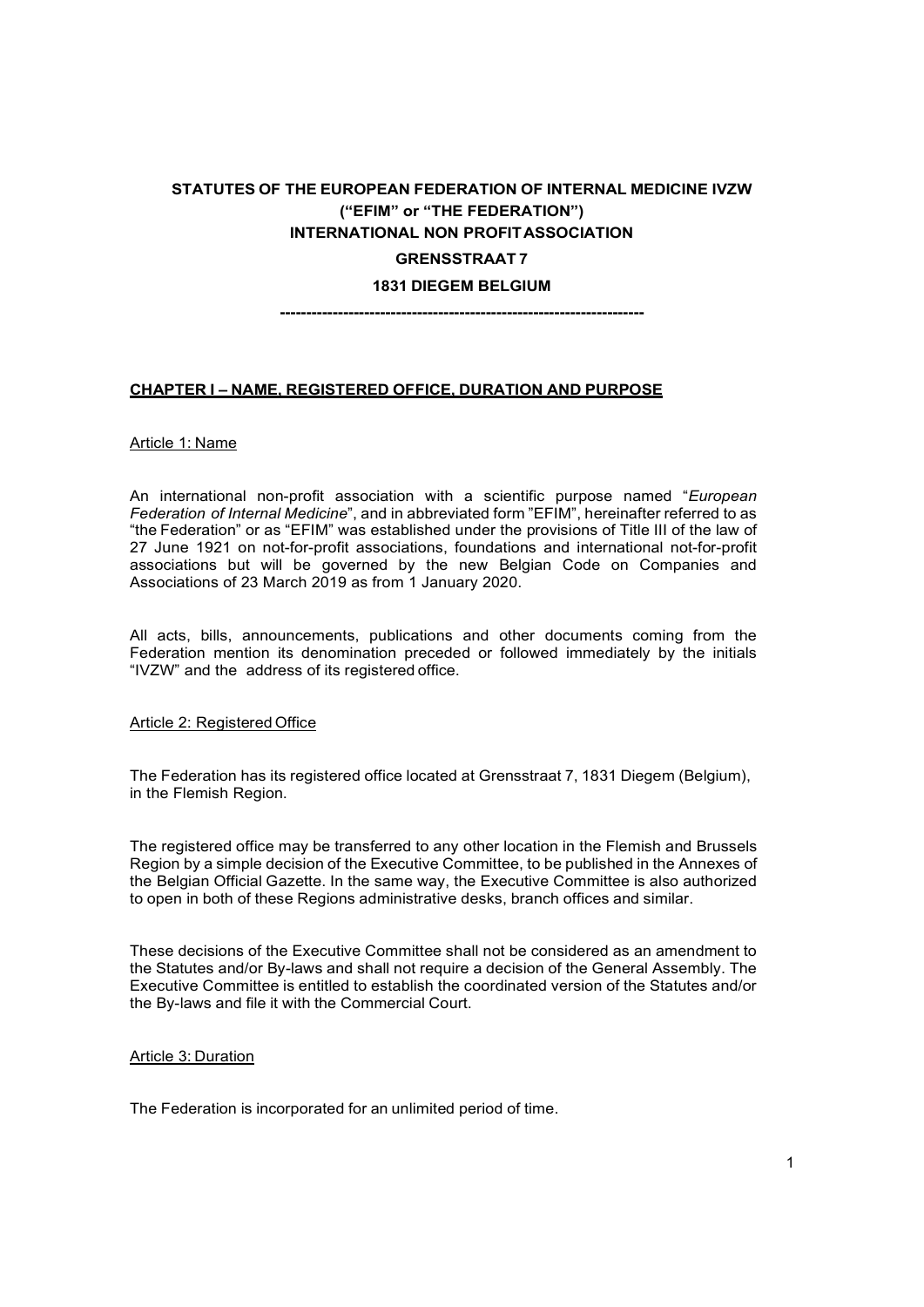### Article 4: Purpose

The purpose of the Federation is scientific. The principal objective is to promote internal medicine not only on a scientific plan, but also at an educational, ethical and professional level. To this end the Federation will publish the outcome of its researches and resolutions, seek to bring together European specialists in internal medicine, to establish communication between these specialists, to organise meetings or European congresses and to provide information to private or public organisations about internal medicine.

The European Federation of Internal Medicine develops links for the purposes of its goals with European Health authorities and medical societies, among which:

- 1. The European Union of Medical Specialists (UEMS) Section of Internal Medicine and the European Health Committee with regard to studies concerning the organisation of the profession.
- 2. National and International societies of specialties related to internal medicine.
- 3. International Society of Internal Medicine (ISIM) and other non-European Societies of Internal Medicine with regard to scientific information.
- 4. All other bodies relevant to the activities of the Federation.

The Federation may engage itself in any transaction, which it deems useful and which relates directly, or indirectly to its purposes. It may grant collaboration to and take an interest in any activity, which is similar to its objectives.

With respect for the laws in force and for its purposes, the Federation will be able to collect and to manage capital for the activities endorsed by its purposes.

### CHAPTER II - MEMBERS

#### Article 5: Categories and rights of the Members

The Federation consists of national society members. A national society member is a representative and recognized national scientific society for internal medicine (or its equivalent).

National society members that are recognized by the Executive Committee as being located in a European country will qualify as ordinary members. Ordinary members shall attend the General Assembly meetings and have voting rights.

National society members that are recognized by the Executive Committee as being located in a country outside Europe will qualify as associate members. Associate members have the right to attend at General Assembly meetings and have no voting rights, except on educational matters or professional activities.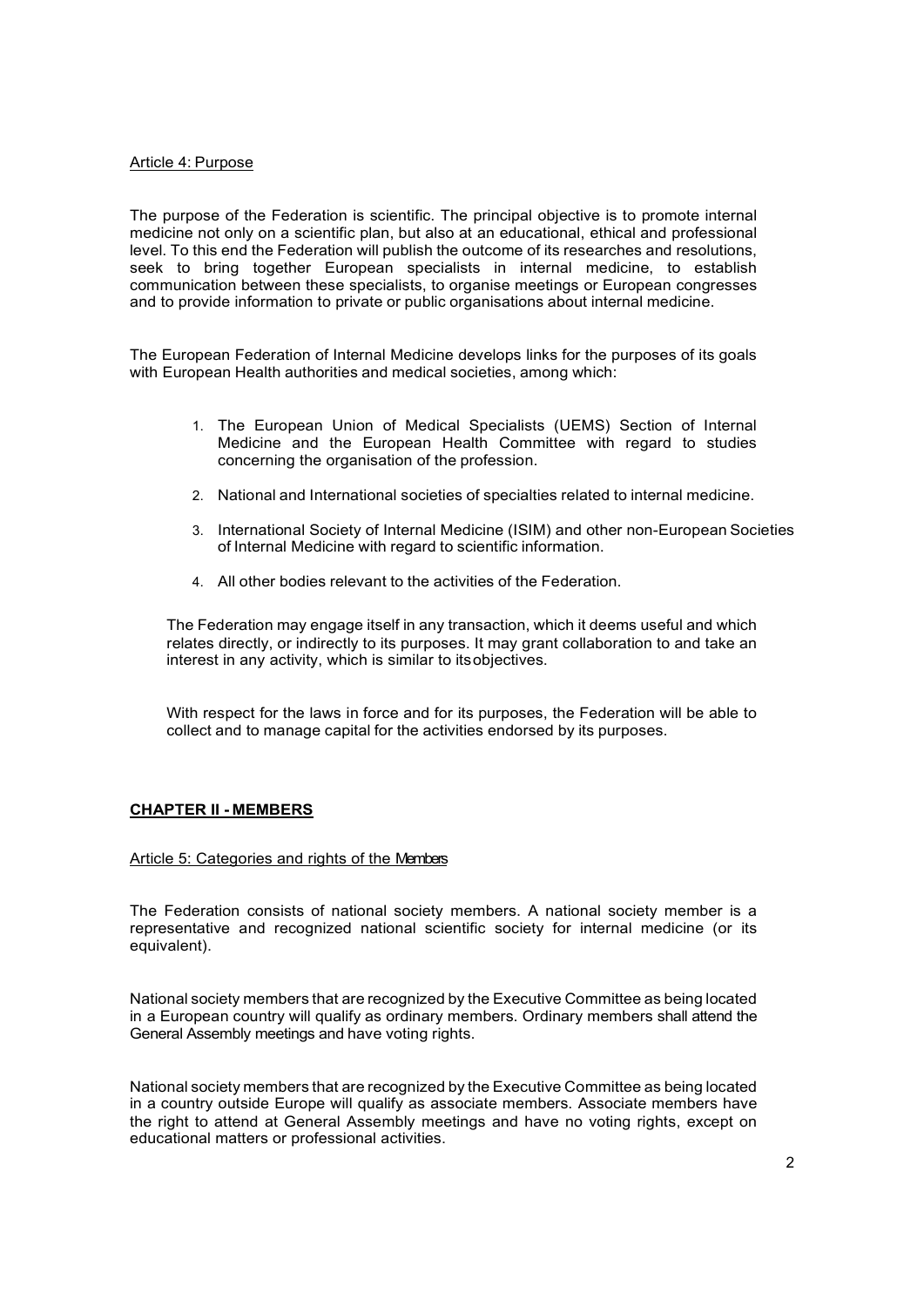The Federation may also have honorary members, fellows of the Federation, and institutional affiliates, who may attend the General Assembly meetings without voting rights per invitation of the Executive Committee.

Members shall have no right or claim to any portion of the Federation's assets.

Any Member who ceases to belong to the Federation shall forfeit all rights enjoyed by the Members, yet shall be responsible for any membership dues for the calendar year during which she, he, or it ceases to be a Member.

#### Article 6: Admission of members

Admission of new ordinary and associate and other members is subject to the following conditions:

The admission of any new member shall be decided by the Executive Committee subject to the condition subsequent of its ratification by the General Assembly.

Any application for membership shall be made in writing and sent to the administrative office of the Federation (located at the registered office of the Federation) which shall examine whether or not the application meets the membership requirements. The administrative office shall submit the application and its assessment to the Executive Committee. The Executive Committee shall take its decision with a simple majority of the votes cast. Any decision of the Executive Committee refusing an application for membership does not need to be justified and is final. Any admission by the Executive Committee shall be submitted for ratification to the next meeting of the General Assembly; the General Assembly shall take its decision with a simple majority of the votes cast. Any decision of the General Assembly refusing to ratify the admission of a member does not need to be justified and is final.

#### Article 7: Resignation, suspension and expulsion of members

Any member may resign from the Federation at any time by giving six months' notice by registered letter addressed to the administrative office of the Federation, located at its registered office. The notice period shall start on the first calendar day of the next month. The administrative office shall acknowledge receipt of the resignation letter in writing and inform the Executive Committee.

All resigning members shall remain liable for all their financial obligations vis-à-vis the Federation until the end of the financial year in the course of which the resignation comes into effect.

 If a member fails to meet its financial obligations for one financial year within ninety calendar days after having been formally put on notice by registered letter of the administrative office, it may be expelled.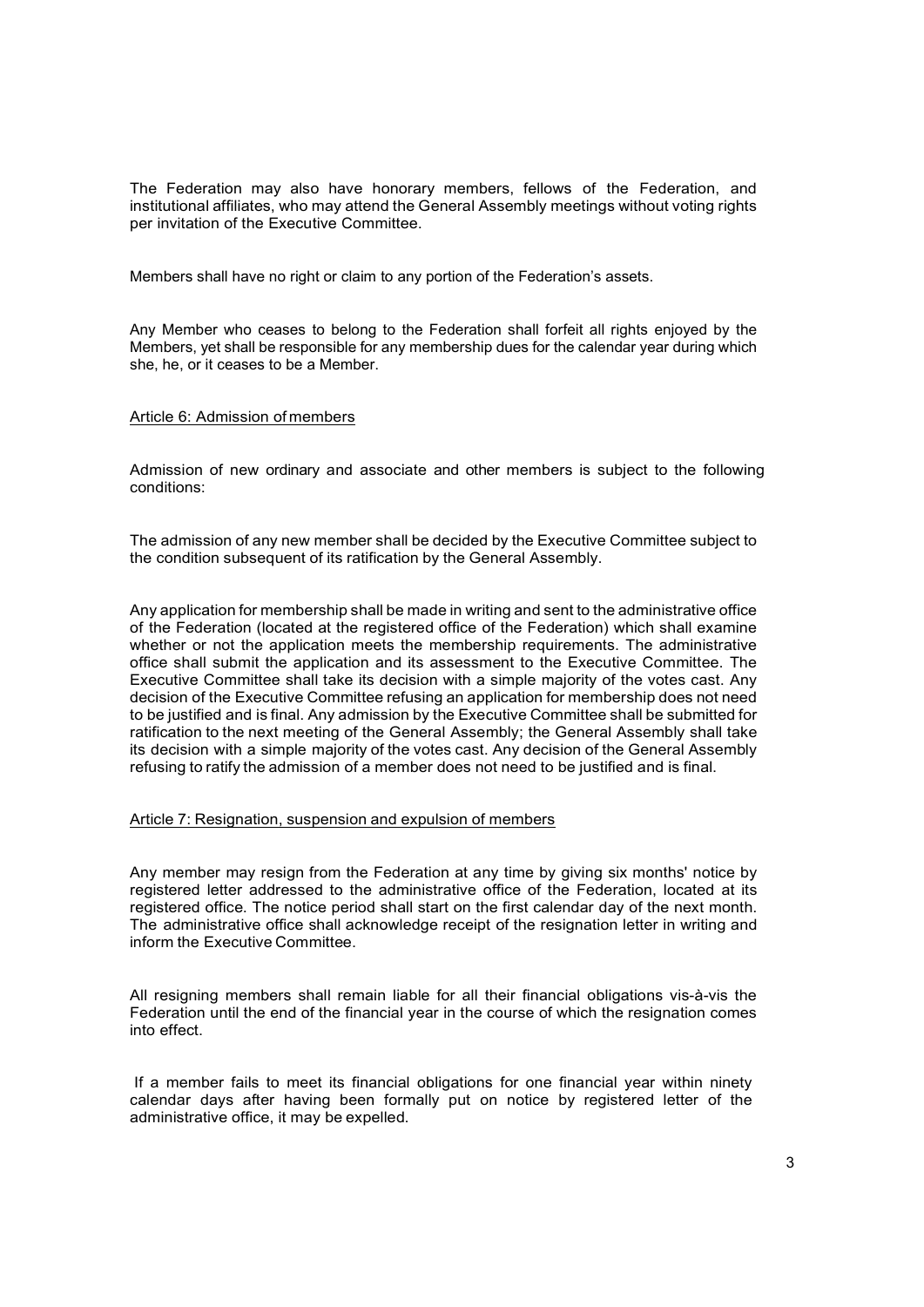Any member who (i) fails to meet the criteria for membership, (ii) fails to fulfil its duties under the Statutes and/or the By-laws of the Federation, (iii) acts in a manner which is seriously injurious to the interests of the Federation, (iv) acts contrarily to the common values and ethics of the Federation, and/or (v) does not abide with the decisions of the bodies of the Federation, may be expelled by a resolution of the General Assembly which, after having heard representations in the defence of the member concerned, shall take its decision with a majority of two-thirds of the votes cast.

The expulsion decision sets forth the grounds on which the expulsion is based but, this apart, the decision does not need to be justified and is final. The administrative office of the Federation shall send a copy of the decision to the expelled member by registered letter, within fifteen calendar days. The expulsion shall come into force immediately, but the expelled member shall remain liable for its financial obligations to the Federation until the end of the financial year.

Until there is a decision by the General Assembly, the Executive Committee is entitled to suspend the member (including its voting right) for whom there exist serious and consistent indications of breaches of the obligations, notwithstanding the obligation of the suspended member to fulfil its financial obligations towards the Federation.

A member who has resigned or is considered as having resigned, been suspended or been expelled, shall have no claim against the assets of the Federation.

### CHAPTER III: FEDERATION BODIES

### Article 8: Federation bodies

The official bodies of the Federation are:

- the General Assembly:
- the Executive Committee:

Apart from the General Assembly, the Federation may also organize informal and consulting meetings of the ordinary and associate members relating to, among others, research and educational topics.

### CHAPTER IV: GENERAL ASSEMBLY

Article 9: Composition and powers

The General Assembly is composed of the ordinary and associate members, but only those members having fulfilled their financial obligations towards the Federation shall be admitted to the meetings of the General Assembly.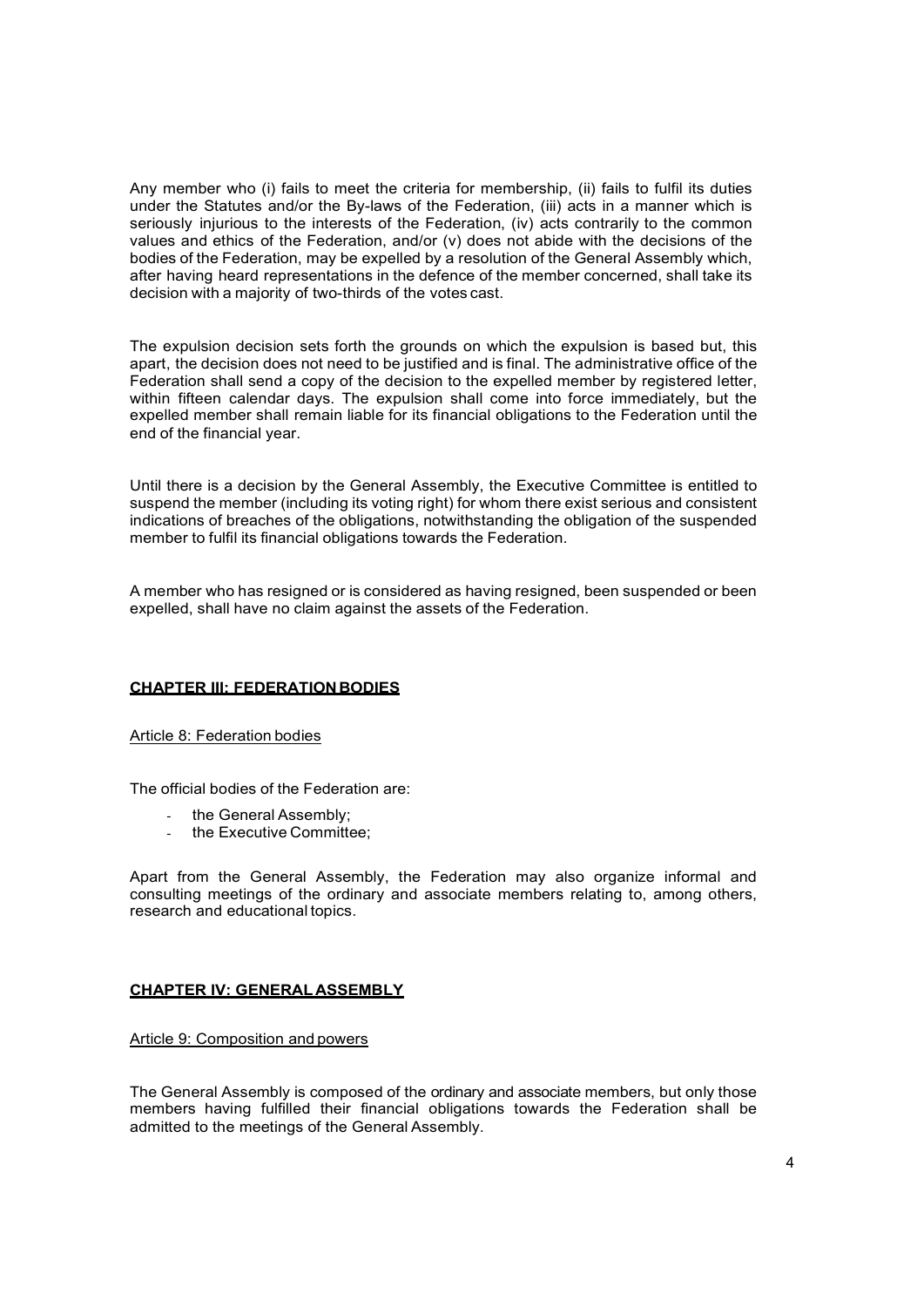The resolutions passed at the meetings of the General Assembly shall be binding on all members, including those absent or dissenting.

The following powers are restrictively reserved to the General Assembly:

- a) approval of (i) the annual accounts, (ii) the budget and (iii) the membership fees;
- b) appointment, dismissal and release from liability of the members of the Executive Committee;
- c) appointment and dismissal of the statutory auditor (commissaris), if any, or the auditor (auditor) (if any), determination of its remuneration and release from liability;
- d) ratification of the decision of the Executive Committee admitting new members;
- f) expulsion of members;
- f) amendments to the Statutes and By-Laws;
- g) dissolution and liquidation of the Federation.

#### Article 10: Meetings and notices

The ordinary meeting of the General Assembly shall take place once a year.

The ordinary meeting of the General Assembly shall be called by EFIM's President, the Secretary General or any ten (10) ordinary or associate members.

An extraordinary meeting of the General Assembly shall be called by EFIM's President, the Secretary General, by the statutory auditor upon request of 1/5 of the members or any ten (10) ordinary or associate members, where the interests of the Federation so require. Any request for an extraordinary meeting of the General Assembly shall state the items to be considered.

The notice calling the meeting indicates the place, date, hour and agenda of the meeting and is sent by letter, facsimile, or any other written means (including electronic format) at least ninety (90) calendar days prior to the date of the meeting. As the case may be, the working documents will be communicated the latest fourteen (14) days before the meeting.

The validity of the notice cannot be challenged if all members are present or validly represented.

The meetings of the General Assembly shall be chaired by EFIM's President or, in his/her absence, by the President-Elect or the Secretary General.

If the General Assembly meets, based on a report compiled by the statutory auditor, the statutory auditor will attend the General Assembly.

Article 11: Representation to the General Assembly and proxies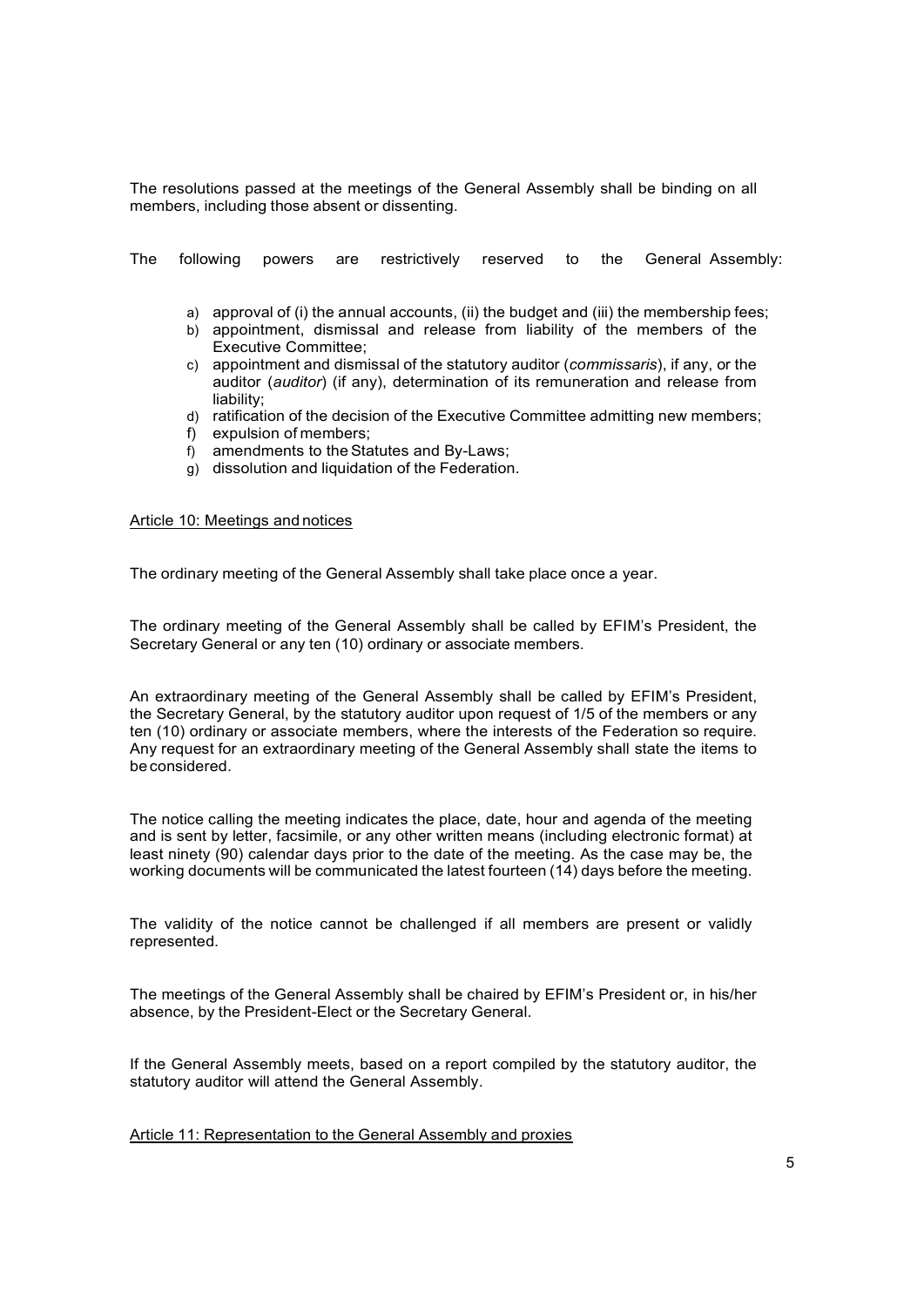In case a country is represented within the Federation by only one national society member, such member shall be represented at an official General Assembly by 2 delegates, being by preference its President or any other member of its respective Executive Committee, and one other member of that national society. In case a country is represented within the Federation by two national society members, those members shall be represented at such official General Assembly by one delegate of each national society member, unless these national society members agree otherwise and give up its right to be represented by one delegate. In case one country is represented by more than two national society members, such members have to appoint the two delegates upon mutual agreement.

A national society member may be represented at the General Assembly by another national society member or any third party who can vote by proxy.

#### Article 12: Proceedings, quorums and votes

#### a) Quorum

An attendance list, indicating the delegate's names, shall be signed prior to the meeting.

The General Assembly may only deliberate on the matters set out in the agenda, unless all members having the right to vote are present or represented and decide unanimously to discuss other matters.

Unless otherwise provided for, a General Assembly may validly proceed without a presence quorum being required.

#### b) Votes

During a General Assembly, only those persons appointed as delegates of an ordinary or associate member are entitled to vote.

Regarding the voting at country level itself, the national society members will be divided in extra large, large, medium, small and very small national societies:

- Extra large society members are societies with more than 2301 member;
- Large society members are societies with more than 1001 members and less than 2300 members;
- Medium society members are societies with more than 501 members and less than 1000 members;
- Small society members are societies with less than 500 members;
- Very small society members are societies with less than 200 members.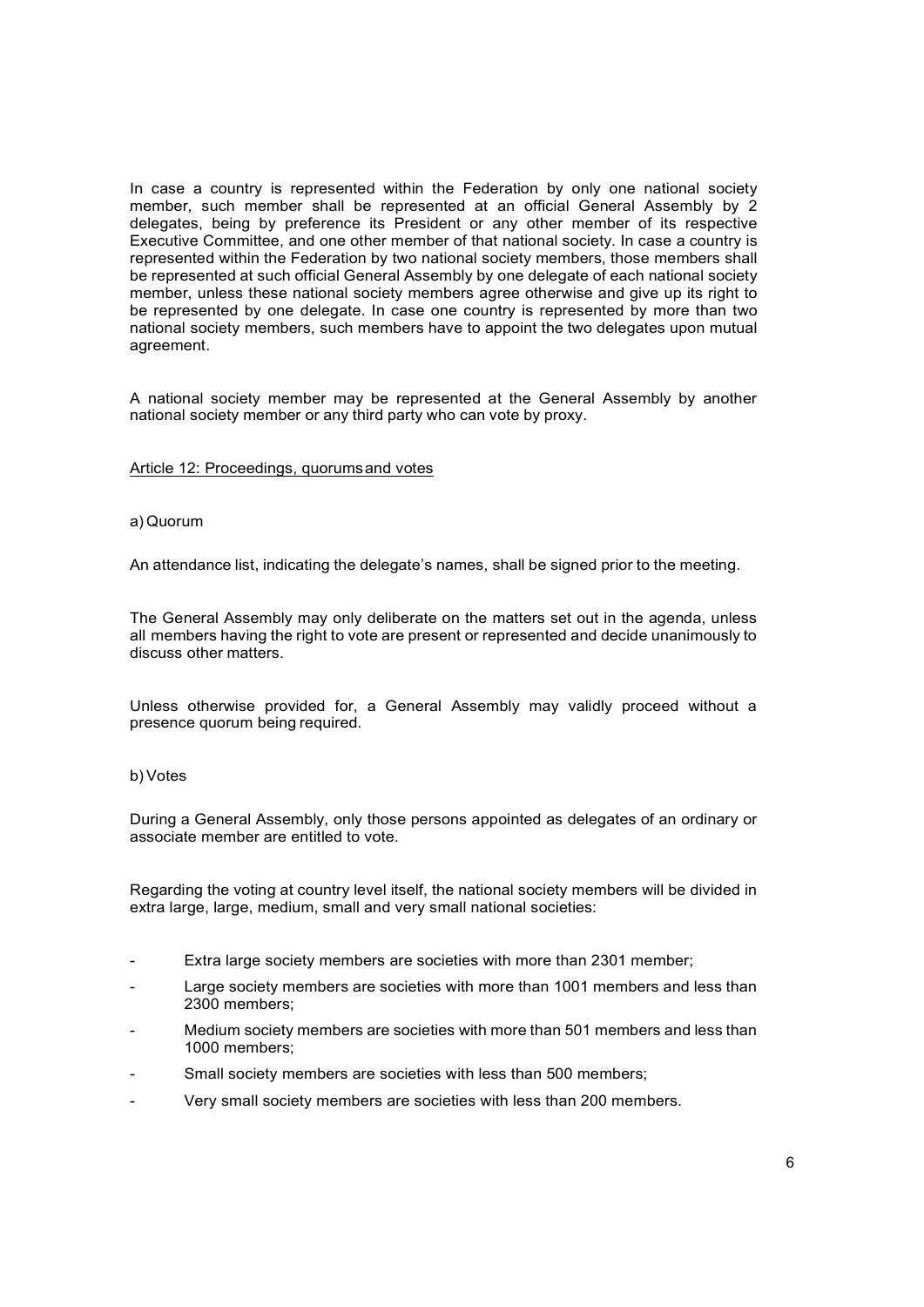Extra-large national society members are entitled to four (4) votes at country level. Large national society members are entitled to three (3) votes at country level. Medium national society members are entitled to two (2) votes at country level. Small and very small national society members shall be entitled to one (1) vote at country level.

 For countries that are represented within the Federation by more than one national society member and for which the respective quantity of members shall be aggregated to determine the number of votes at country level, the member societies themselves will have to agree between them upon the allocation of the votes, while respecting the maximum number of votes at country level set out in the preceding paragraph (e.g. if in such circumstances, it appears the aggregated quantity of members entitles the members societies all together to three votes, such member societies will have to divide the allocated three votes amongst them).

 Members of the Executive Committee cannot vote on behalf of their respective national society.

Unless otherwise provided for, decisions of the General Assembly shall be taken by a simple majority of the votes cast by the ordinary present or represented at the meeting.

Unless otherwise provided for, for all decisions of the General Assembly:

- (i) abstentions shall not be taken into account and, in the case of a written vote, blank and mutilated votes shall not be counted in the votes cast;
- (ii) all votes on appointments in the Executive Committee or other personal matters shall be taken by a secret ballot, unless the Executive Committee asked for an open vote when there are no conflicts of interest; all other votes are public.
- (iii) in case of elections, where none of the candidates obtains a majority of the votes cast, further voting rounds will be organised until a candidate obtains a majority.

### Article 13: Minutes of meetings

The decisions taken by the General Assembly shall be recorded in minutes, which are sent out by letter, facsimile, or any other written means (including electronic format) to each member.

The minutes shall be deemed to have been approved by the General Assembly thirty (30) calendar days as from the date mentioned on the notification described above, in the absence of explicit written opposition by a member present or represented at the meeting of the General Assembly.

Once approved, the minutes shall be signed by the chairman of the General Assembly meeting or the Secretary General and shall be kept in a register at the members' disposal at the registered office of the Federation.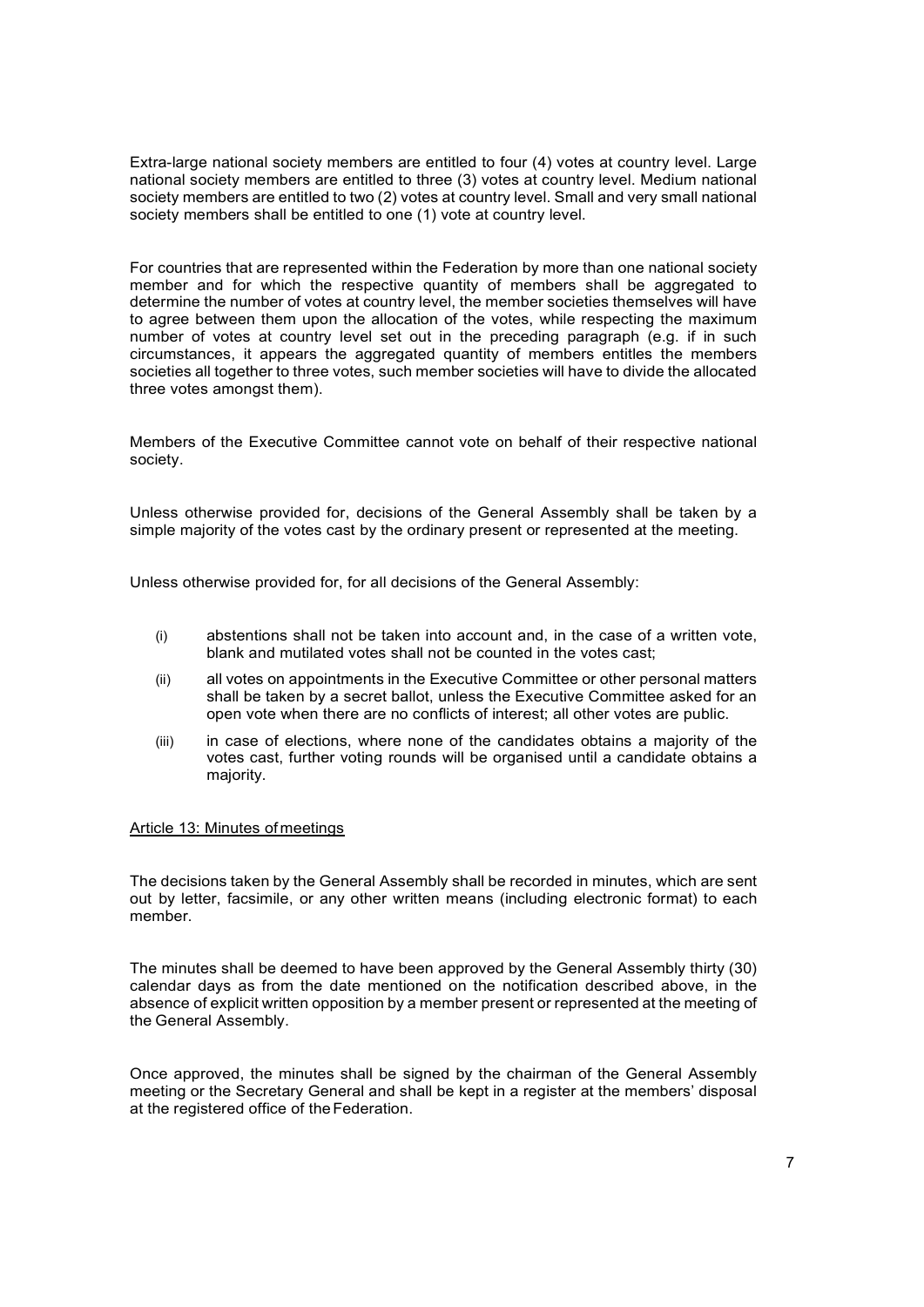The extracts or copies of the minutes shall be signed by the Secretary General or EFIM's President.

## CHAPTER V: OTHER MEETINGS OF NATIONAL SOCIETY MEMBERS

### Article 14: Informal Meetings

Apart from the official General Assemblies, the Federation may organize informal and consulting meetings of the ordinary and associate members relating to, among others, research and educational topics.

The notice calling the meeting indicates the place, date, hour and agenda of the meeting and is sent by letter, facsimile or any other written means (including electronic format).

Honorary members, fellows of the Federation, and institutional affiliates may be invited to such meetings as observers.

### CHAPTER VI: THE EXECUTIVE COMMITTEE

#### Article 15: Composition

The Federation is governed by the Executive Committee.

Out of the representatives of the ordinary members, the General Assembly elects EFIM's President, a President-Elect, a Secretary General and a Treasurer. These, together with the Past President, form the Executive Committee.

### Article 16: Appointments

Members of the Executive Committee are appointed for their position for a period of two years, in principle from an Annual Congress until the second following Annual Congress.

After his/ her term, the President-Elect will automatically become the next EFIM's President for the next term, unless minimum 10 ordinary members would have expressed at the latest two weeks before the General Assembly appointing the President-Elect as EFIM's President, in writing serious concerns about such appointment; in that case the General Assembly shall have to cast a new vote on the election of the President-Elect to the function of EFIM's President.

Nominations (duly proposed and seconded) for each of these positions should be sent in writing to the Secretary General not less than 4 weeks (28 days) before the date when the General Assembly will meet, having first obtained the agreement of the candidate. The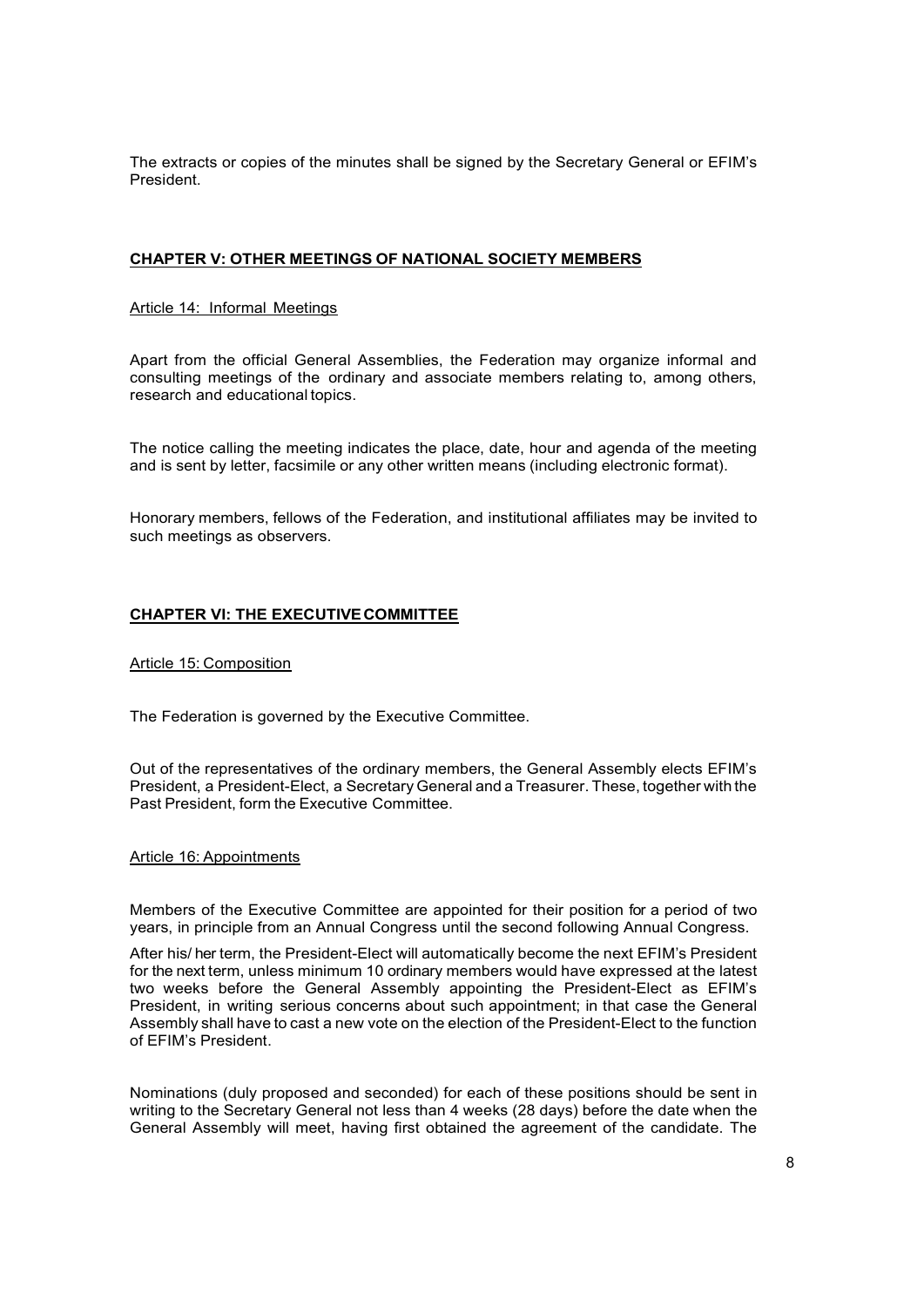names of all candidates will be circulated to all members of the General Assembly in advance of the meeting.

The Presidency term will be followed by another two-year term as EFIM's Past-President. The Secretary General and the Treasurer may be elected to the same positions for maximum two two-year terms. Members and former members of the Executive Committee cannot become members of the Executive Committee in a different function during a period of two terms. When a function becomes vacant (for any reason), the Executive Committee can appoint someone to fill the function ad interim (including one of its other members).

Members of the Executive Committee may be removed by the General Assembly after a vote of at least two thirds majority by the ordinary members present or represented, provided this issue appears in the agenda for a duly convened meeting of the General Assembly.

The mandate of the members of the Executive Committee shall not be remunerated. However, all reasonable costs exposed while representing the Federation may be reimbursed upon production of dated receipts.

#### Article 17: Powers

The Executive Committee has the broadest possible powers for the management and (daily) administration of the Federation, except for the powers reserved by law or the Statutes and/or By-laws to the General Assembly. The Executive Committee thus constitutes the governing body of the Federation.

The Executive Committee may delegate, under its responsibility, a part of its powers for particular or specific purposes to a third party.

The Executive Committee appoints an Executive Manager who will be charged with the day-to-day business who has the power to take all actions that are necessary for the needs of daily life of the company or the needs that, due to their minor importance and necessity to take a fast solution, do not justify the intervention of the board of directors.

Upon decision of the Executive Committee and under its responsibility, committees or working groups may be formed.

#### Article 18: Meetings

The Executive Committee shall in principle meet at least four times a year.

Meetings of the Executive Committee shall be called by EFIM's President or the President Elect.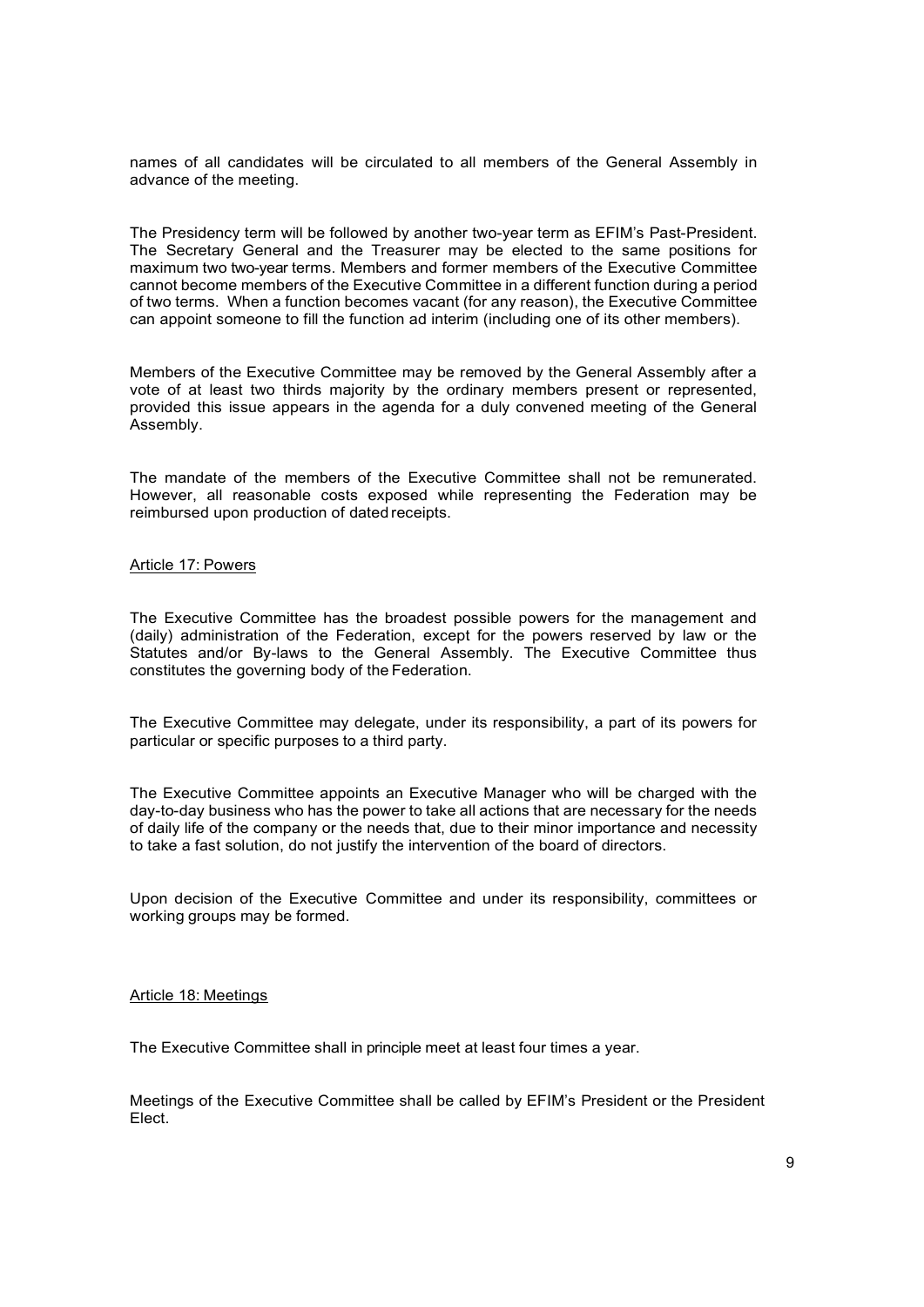The meetings of the Executive Committee shall be chaired by EFIM's President or, in his/her absence or unavailability, by the President Elect, or failing same, by another member of the Executive Committee designated by the Executive Committee.

The notice calling the meeting indicates the place, date, hour and agenda of the meeting and is sent by letter, facsimile or any other written means (including electronic format) at least one (1) month prior to the date of the meeting. In case of urgency, the meeting may be called fourteen (14) calendar days prior to the date of the meeting. As the case may be, the working documents will be communicated the latest three (3) days before the meeting.

### Article 19: Proceedings, quorums and votes

### a) Quorum

The Executive Committee may validly proceed if at least the majority of its members are present or represented.

### b) Votes

Each member of the Executive Committee has one vote.

Decisions of the Executive Committee shall be made by a simple majority of the votes cast. EFIM's President has a casting vote in case of a tied vote. Abstentions shall not be taken into account and, in the case of a written vote, blank and mutilated votes shall not be counted in the votes cast.

c) Meetings and decision-making by telephone, videoconference, and written procedure

The meetings of the Executive Committee can be validly conducted by conference call or videoconference.

In addition, decisions may be taken by written resolutions provided (i) that each member of the Executive Committee has been properly informed in advance of the decisions to be taken and (ii) that the written resolutions are immediately dispatched to each member of the Executive Committee. The decisions come into effect on the date mentioned on the written resolutions and are deemed to be taken at the registered office of the Federation.

# CHAPTER VII : REPRESENTATION OF THE FEDERATION

### Article 20: Representation of the Federation

All acts which engage the Federation, with the exception of special procuration, will be signed by two members of the Executive Committee (one of them EFIM's President or the Secretary General), who do not need to prove their legitimacy towards a third party.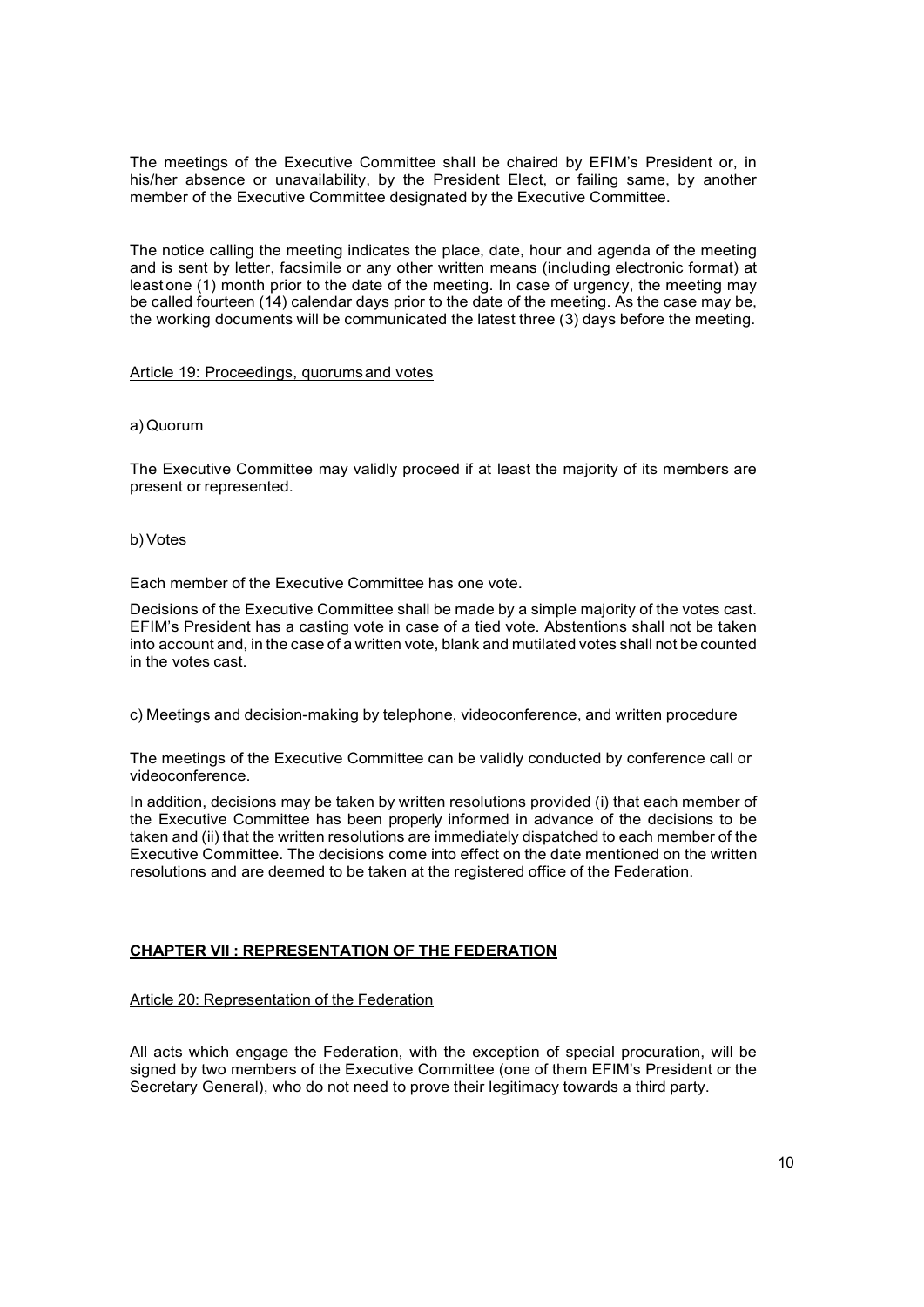Court proceedings whether as plaintiff or defendant shall be pursued and managed by the Executive Committee, by EFIM's President or by an administrator designated for this purpose by the President.

The Executive Manager has the power to represent the Federation and sign all necessary documents related to day-to-day management of the Federation.

## CHAPTER VIII: ANNUAL ACCOUNTS – BUDGET – DUES – AUDIT

### Article 21: Annual accounts and budget

The Federation's financial year shall commence on 1 January and end on 31 December of each year.

The Executive Committee shall submit the annual accounts for the Federation's last financial year and the budget for the following financial year to the ordinary General Assembly for approval.

#### Article 22: Dues

The dues to be paid by the Federation's members shall be determined in euros by the General Assembly on an annual basis, upon the proposal of the Executive Committee.

The Treasurer shall inform each member in writing of the amount of dues that are owed. Should payment not be made within the requested period, interest may rightfully be applied at the legal rate, without any prior notice of same. The dues are to be paid within the first three months of the respective accounting year. If a member fails to fulfil this obligation, such member may be forbidden to participate to the activities organized by the Federation (such as e.g. the General Assembly or other meetings) upon decision of the Executive Committee who shall not, apart from the ascertainment the dues were not paid in due time, have to justify such decision.

In addition to the dues, the Executive Committee may decide to establish a reserve fund, set the amount of it and the procedures for each member's contribution to this fund.

#### Article 23: Audit

When required by law, the audit of the financial situation, the annual accounts and the verification that the transactions set out in the annual accounts comply with the legal requirements or the Statutes and/or the By-Laws must be entrusted to one or several auditors, appointed amongst the members of the Institute of Auditors ("Instituut der Bedrijfsrevisoren"). They hold the title of statutory auditor ("commissaris").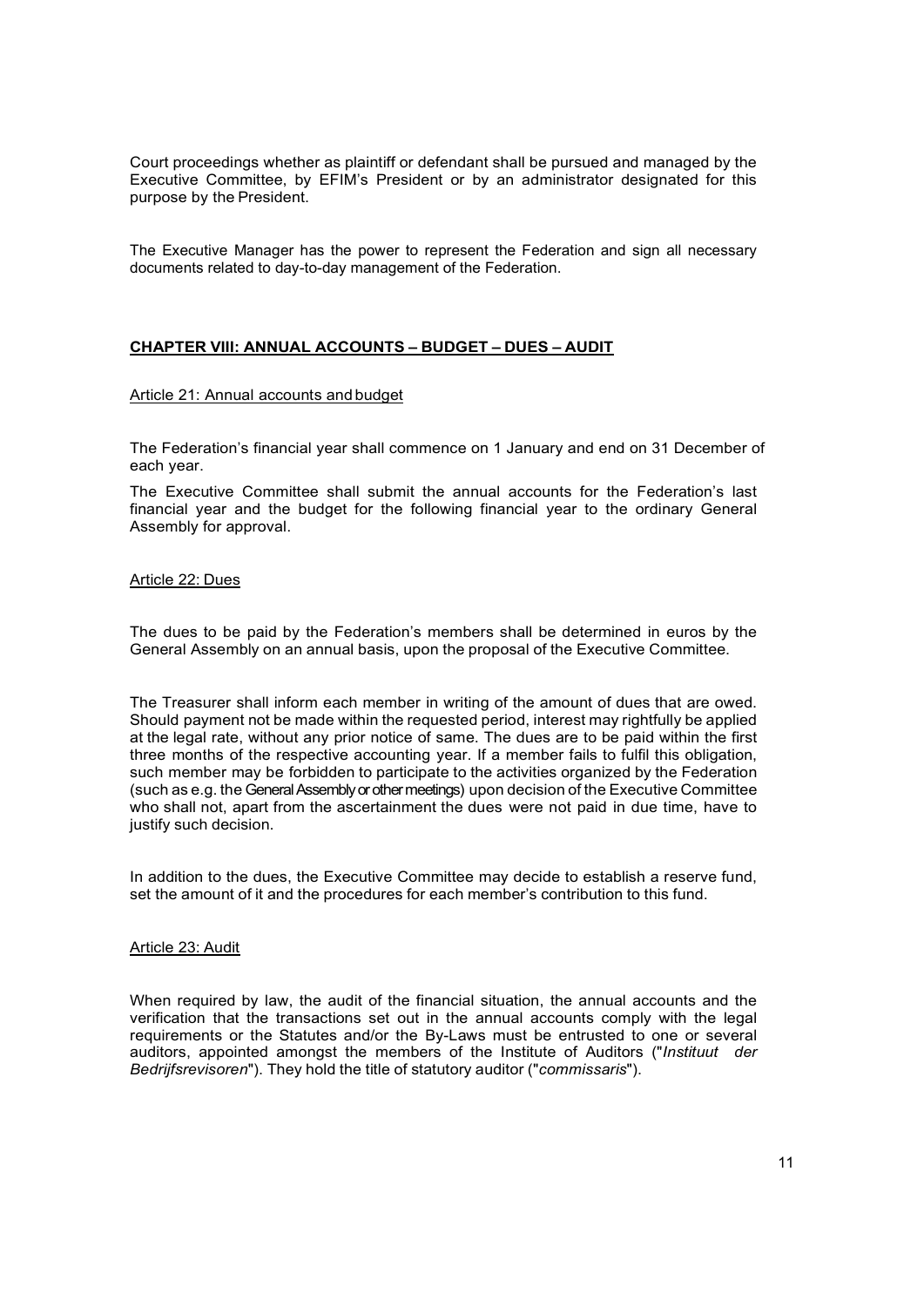### CHAPTER IX: INTERNAL REGULATIONS

### Article 24: Internal regulations

The General Assembly may adopt and amend the internal regulations of the Federation, called "By-Laws" The decision must be taken with a simple majority of the votes cast. The internal regulations regulate the functioning of the Federation and its bodies in general and may not conflict with the Statutes.

### CHAPTER X: LIMITED LIABILITY

### Article 25: Limited liability

Members of the Federation shall not be personally liable for the commitments of the Federation. Their liability is limited to the payment of their financial obligations.

The members of the Executive Committee shall not be personally liable for the obligations of the Federation. Their liability is limited to the proper performance of their function.

### CHAPTER XI: AMENDMENTS TO THE STATUTES

#### Article 26: Amendments to the Statutes

Any proposal to amend these Statutes shall only be valid where it is proposed by the Executive Committee or one-quarter (25%) of the members of the General Assembly.

Motions containing amendments to the Statutes shall not be voted on unless attached to the notice calling the meeting.

Decisions regarding amendments to the Statutes shall only be passed if at least two-thirds of the members are present or represented.

Where this quorum is not reached, a new meeting of the General Assembly shall be called no earlier than fifteen calendar days after the first meeting. The second meeting of the General Assembly shall be entitled to take valid decisions, irrespective of the number of members present or represented.

Decisions regarding amendments to the Statutes shall be taken with a majority of two-thirds of the votes cast.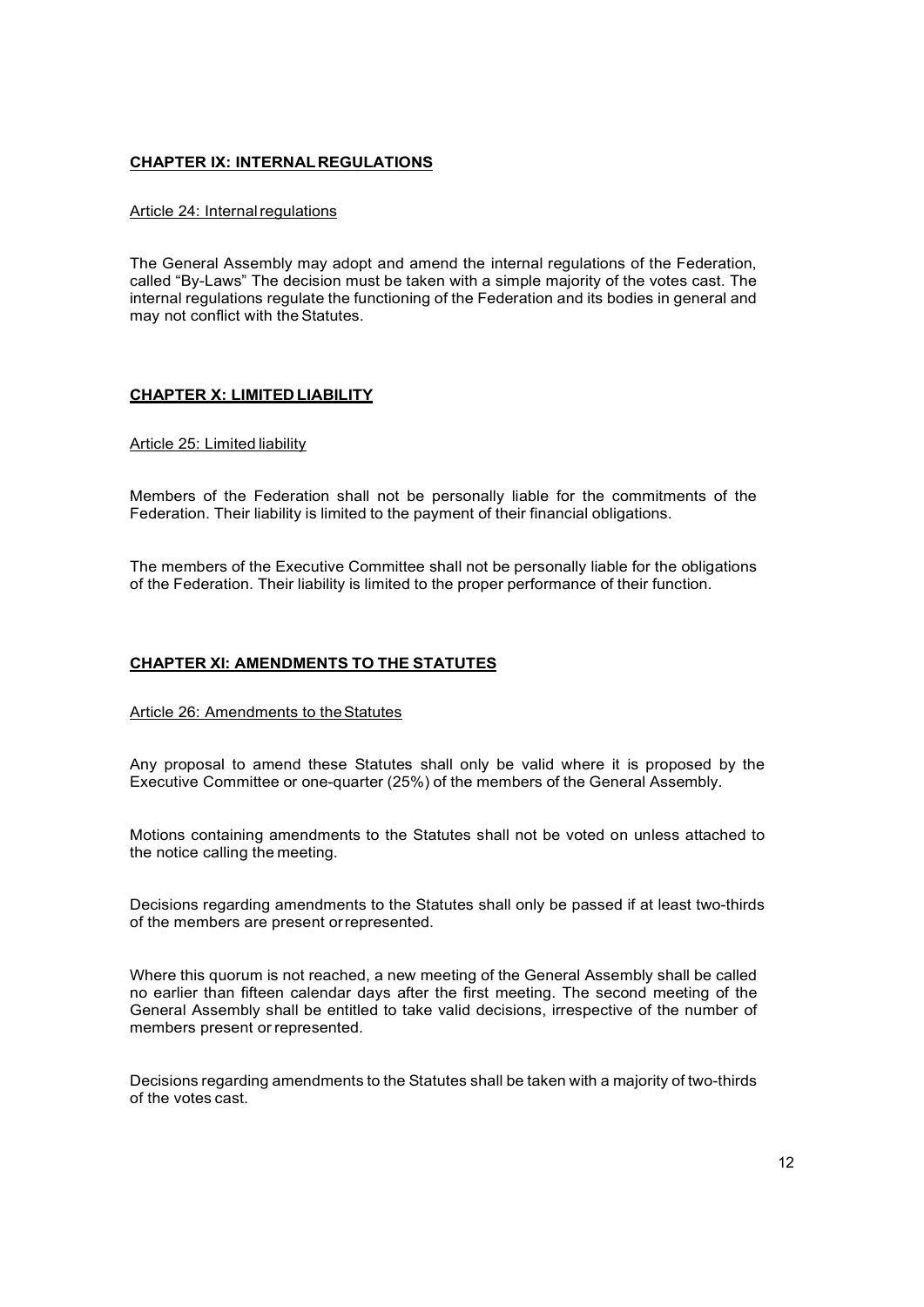The decision is published in the Annexes to the Belgian Official Gazette.

# CHAPTER XII: LIQUIDATION

### Article 27: Liquidation

Any proposal to dissolve the Federation shall only be valid where it is proposed by the Executive Committee or one-quarter (25%) of the ordinary members.

Motions containing the dissolution of the Federation shall not be voted on unless attached to the notice calling the meeting.

Decisions regarding the dissolution of the Federation shall only be passed if at least twothirds of the members are present or represented.

Where this quorum is not reached, a new meeting of the General Assembly shall be called no earlier than fifteen calendar days after the first meeting. The second meeting of the General Assembly shall be entitled to take valid decisions irrespective of the number of members present or represented.

Decisions regarding the dissolution of the Federation shall be taken with a majority of twothirds of the votes cast. The General Assembly shall also decide with a simple majority of the votes cast on (i) the appointment, powers and remuneration of the liquidators, (ii) the methods and procedures for the liquidation of the Federation and (iii) the destination to be given to the net assets of the Federation, which shall have to be allocated to a non-profit purpose.

The decision is published in the Annexes to the Belgian Official Gazette.

### CHAPTER XIII: FINAL PROVISIONS

Article 28: Competent courts

Any dispute in connection with the Statutes of the Federation, its internal regulations and/or any decision of one of its bodies, shall be governed by Belgian law and shall be submitted to the Brussels courts.

Article 29: Applicable law

Anything that is not expressly covered in the Statutes or, as the case may be, in the internal regulations, shall be governed by Belgian law.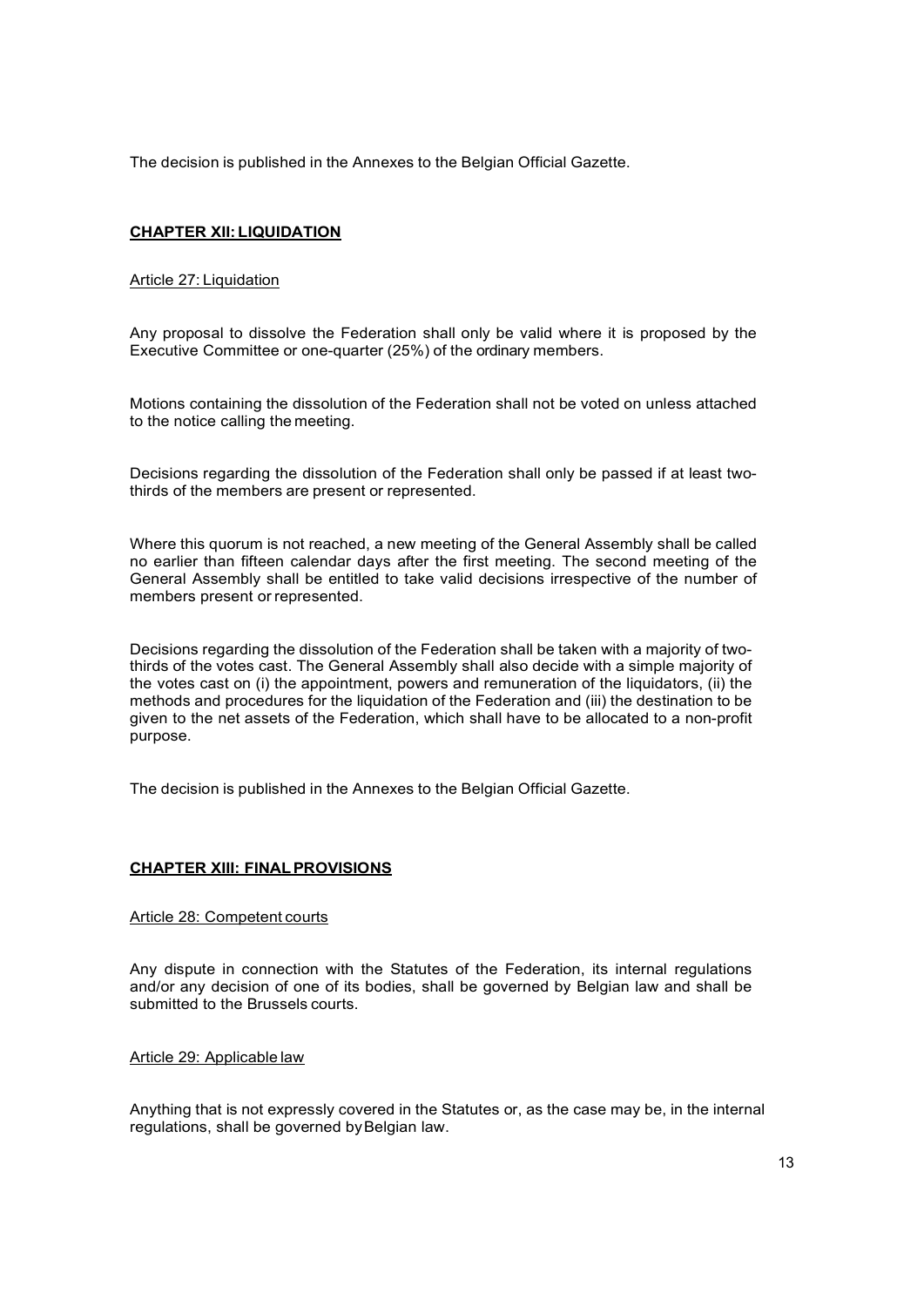## Article 30: Language

These Statutes shall be written in the Dutch and English languages. The Dutch version of the Statutes shall take precedence.

English shall be the working language of the Federation, without prejudice of the legislation on the use of languages in employment matters.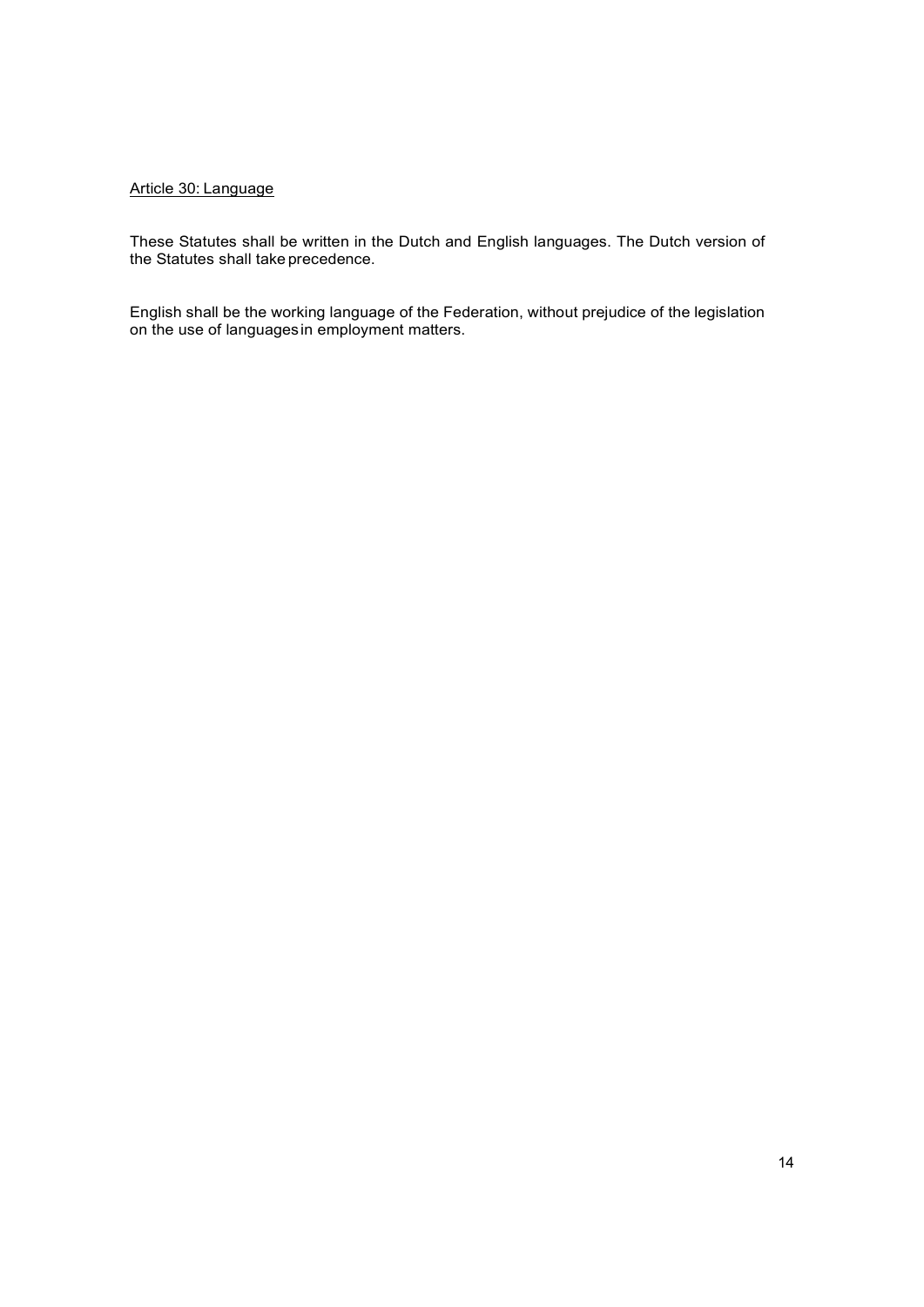# EUROPEAN FEDERATION OF INTERNAL MEDICINE

# BY-LAWS

Article 24 of the Statutes state that the General Assembly may adopt internal regulations of the Federation, called "By-Laws".

These By-Laws regulate the functioning of the Federation and its bodies in general and are to be read with the Statutes which were drawn up in accordance with the Belgian Code on companies and associations entered into force on 1 May 2019.

## 1 MEMBERSHIP FEE STRUCTURE

The idea behind EFIM's membership fee structure is to realize income in order to support the daily activities of EFIM office.

EFIM's fee structure is based on five membership categories in combination with 1.89€ per/society member whereby the membership fee structure is divided into 5 different Base Fees according to the number of members per society and a minimum member fee.

Annual indexation will be added according to the percentage of the indexation set for the year.

The different membership categories on which the fee structure is determined are as follows:

| Membership categories        | Base fee                                            |
|------------------------------|-----------------------------------------------------|
| Very small members < 200     | 525€                                                |
| Small members < 500          | 1050€                                               |
| Medium members 501 - 1000    | 1575€                                               |
| Large Members 1001 - 2300    | 2100€                                               |
| Extra Large Members > 2301   | 2625€                                               |
|                              | If one country counts more than one member          |
|                              | society, each such individual member society is due |
|                              | 50% of the normal Base Fee                          |
| Associate members < 500      | 525€ Associate members fixed fee                    |
| Associate members $\geq 500$ | 1050€ Associate members fixed fee                   |

The fees to be paid by the Federation's members shall be determined in euros by the General Assembly on an annual basis, upon the proposal of the Executive Committee.

# 2 ROLES OF THE EXECUTIVE COMMITTEE AND ITS MEMBERS

### 2.1 Role of the President

The President chairs over all meetings of the Federation and the Executive Committee.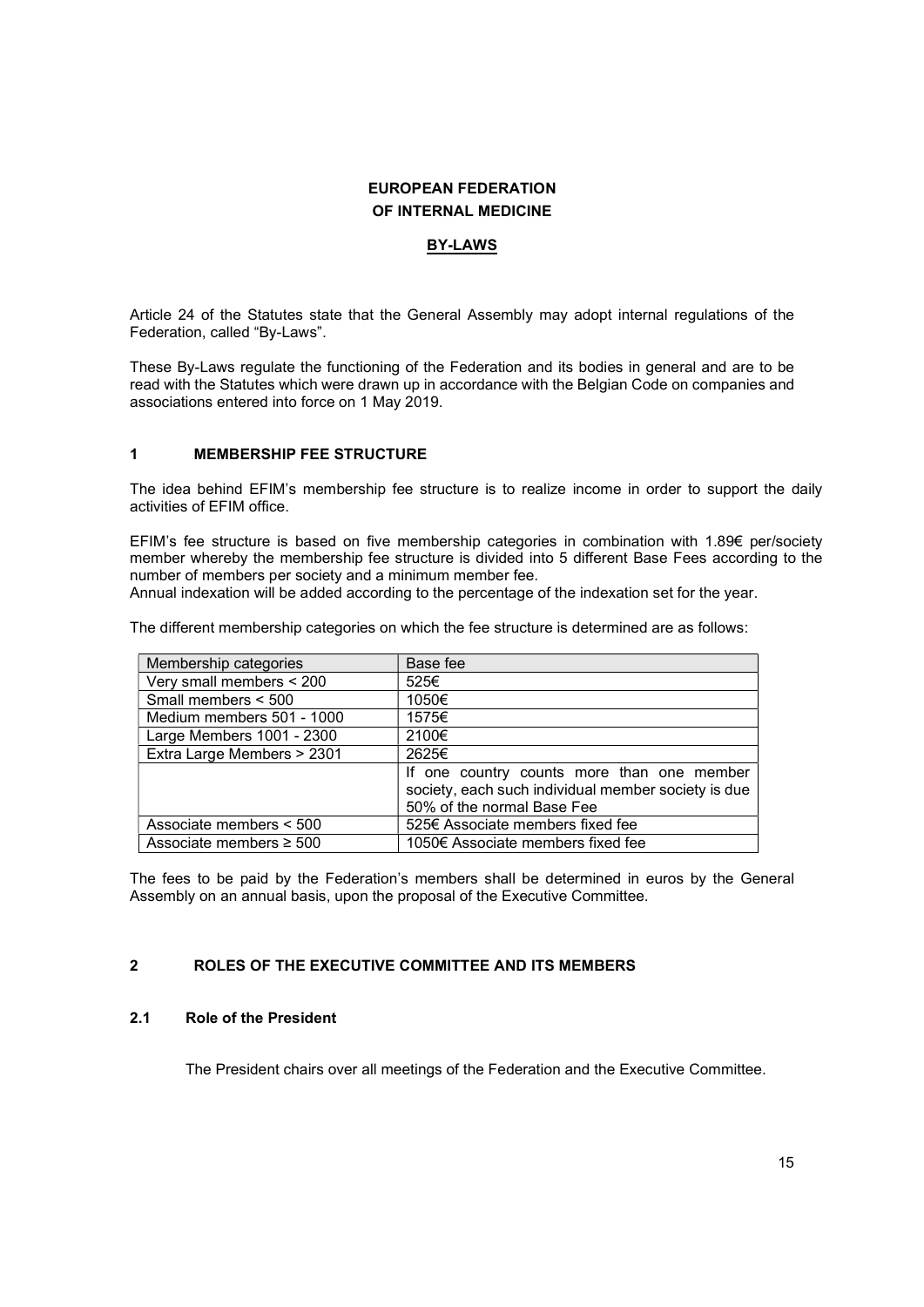The President will ensure effective communications about the Federation and its mission, decisions of the Executive Committee, priorities, programmes, and activities through the EFIM Secretariat.

The President provides advice and direction to the subcommittees and the working groups so they can achieve the Federation's goals and fulfil the Federation's mission.

When the President is unable, for any reason, to continue his/her term of office he/she should be succeeded by the President-Elect.

During his/her term of office the President will assume the role of President of the Annual Congresses.

The President will be EFIM's representative in FDIME, FIMI, and other scientific organisation.

#### 2.2 Role of the Secretary General

The Secretary General will facilitate effective internal administration of the Federation, and in collaboration with the Executive Committee will contribute towards maintaining and developing contact and collaborations with external groups.

 The Secretary General will provide support to the President discussing the Federation's strategies and will maintain good awareness of needs and interests of the Federations projects and activities.

#### 2.3 Role of the Treasurer

The Treasurer oversees and present budgets, accounts and financial statements to the Executive committee and to the General Assembly.

 The Treasurer is responsible for formulating a budget for the next year. This budget must be accepted by the Executive Committee and approved by the General Assembly.

Treasurer advises on financial implications of strategic and operational plans on the federation's revenues.

 The Treasurer is responsible for ensuring that the membership fees are paid through the EFIM Secretariat and for informing the Executive Committee when failure of payment occurs.

#### 2.4 Role of the President-Elect:

 The President-Elect will assist the President in accomplishing his/her duties, and in the absence of the President can represent EFIM and can chair meetings of the Executive Committee and the General Assembly.

 The President-Elect serves as an ambassador of the Federation and he/she is advocating its mission to internal and external stakeholders.

### 2.5 Role of the Past President:

 The Past President remains on the Executive Committee as a voting member for a further period of two years.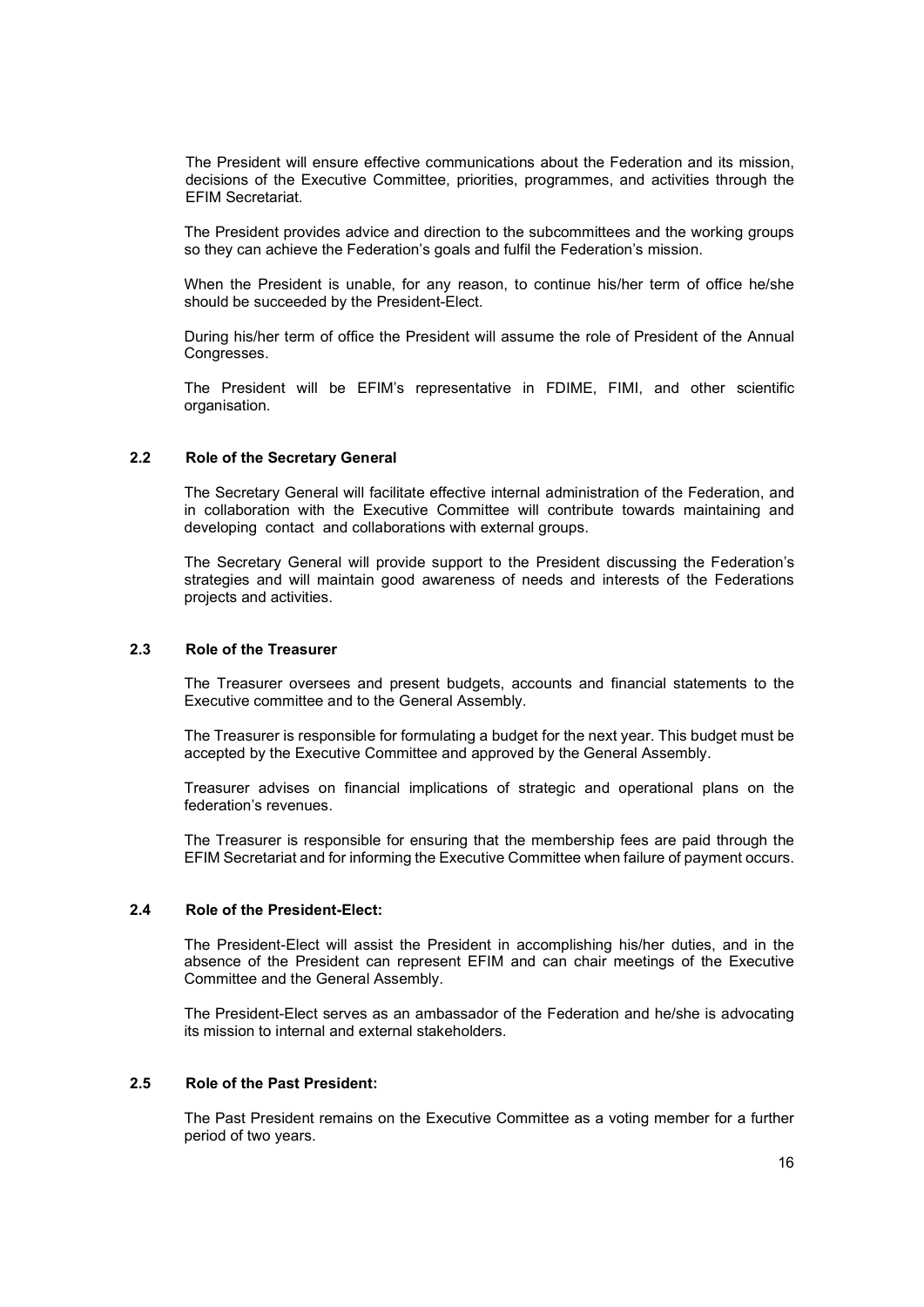The Past President provides advice and leadership to the Executive Committees regarding past practices and other matters to assist the Executive Committee in governing the Federation.

 The Past President serves as an ambassador of the organization and advocating its mission to internal and external stakeholders.

The Past President will be EFIM's representative at the UEMS Section of Internal Medicine.

#### 2.6 Role of the Executive Manager and the EFIM Secretariat

 The Executive Manager supports and guides the Federation's mission as defined by the Executive Committee and the General Assembly.

 The Executive Manager oversees and implements appropriate resources to ensure that the operations of the Federation are running efficiently.

 The Executive Manager is responsible for communicating effectively with the Executive Committee and providing, in a timely and accurate manner, all information necessary for the federation to function properly and to make informed decisions.

 The Executive Manager develops strategies to inform the members as they work toward fulfilling the Federation's objectives.

 The Executive Manager in collaboration with the Treasurer is responsible for the fiscal integrity of the Federation, proposing annual budget and monthly financial statements, which accurately reflect the financial condition of the organization.

 The Executive Manager shall lead and be in charge of the EFIM Secretariat who shall assist the Executive Manager in the execution of his/her duties.

The Executive Manager shall be remunerated, and the remuneration shall be revised, in accordance with the benchmark for similar positions in other international organisations based in Brussels.

### 2.7 Other

The representative of the Young Internists, the President of the Foundation for the Development of Internal Medicine in Europe (FDIME) and the President of the European Union of Medical Specialists (Union Européenne des Médecins Spécialistes, UEMS) Section of Internal Medicine can be invited to attend EFIM Executive Committee meetings if the Executive Committee discuss issues in connections with those bodies or they can be consulted for strategic discussions in a consultative role and in the quality of non-voting members.

### 3 EUROPEAN CONGRESS OF INTERNAL MEDICINE - ECIM

#### 3.1 Congress Organising and Scientific Committee

The Executive Committee is in charge of organizing a scientific congress each year. The Executive Committee will appoint the President of the national society where the congress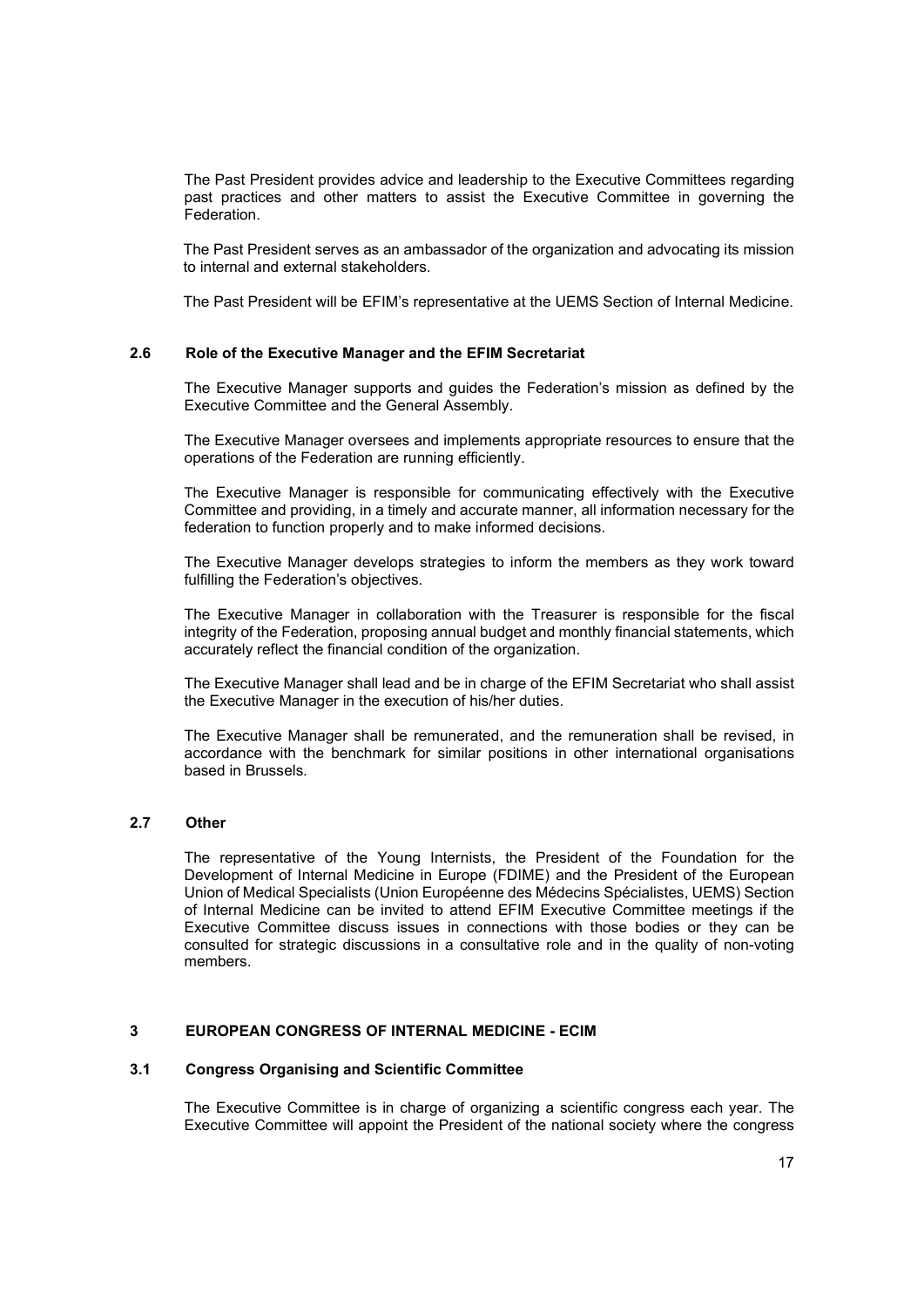is held or a delegate as the Chairman of the ECIM. The President of EFIM in the role of ECIM President, the Chairman of ECIM, EFIM Executive Committee and the Chair of the Young Internists will form the Congress Scientific committee.

The Congress Scientific Committee may appoint other clinicians / scientists.

### 3.2 Professional congress organiser

The Executive Committee shall appoint a professional congress organiser on such terms and conditions as it deems appropriate to organise the promotion of the Congress, the overall organisation of its funding, financial planning and financial outcome. The Executive Committee shall remain in charge of the final decisions regarding the conference, including how roles and responsibilities are divided.

### 4 THE YOUNG INTERNISTS SECTION

### 4.1 Definition of the Young Internists Section

The Young Internists Section of EFIM is comprised by a group of trainees and young specialists in internal medicine who form a network of young physicians with the ambition to strengthen the specialty's identity and to promote the discipline of internal medicine as a cornerstone of medical healthcare systems.

The term 'Young Internist' refers to doctors in training in internal medicine and to doctors in the early years of their senior posts (MD/PhD students). All young specialists and trainees who belong to an EFIM member society are members of the Young Internists Section. The criterion for the definition of a Young Internist member is until 5 years after qualification as a specialist in internal medicine (regardless of age).

### 4.2 The Young Internists Assembly

The Assembly of Young Internists consists of one representative elected or nominated by member national societies. The main function of the Assembly of Young Internists is to support the activities of EFIM and to act as a link to Young Internist groups within the member countries.

Those taking positions as members of the board of the Young Internists Section and national representatives will ideally be involved in the Assembly´s joint communication for two years to ensure continuity within the organization.

Officers of the Young Internists Board, the Chair and Secretary are non-voting members of the Young Internists Assembly.

The activities of the Assembly are to be coordinated by the board of the Young Internists Section reporting to the EFIM Executive Committee.

### 4.3 The Young Internists Section Board

The administration of the Young Internists' activities is carried out by the board of the Young Internists Section, with the approval of the Assembly of Young Internists.

The board of the Young Internists section consists of a Chairperson, a Secretary, and up to 4 members, all of whom should be of different nationalities.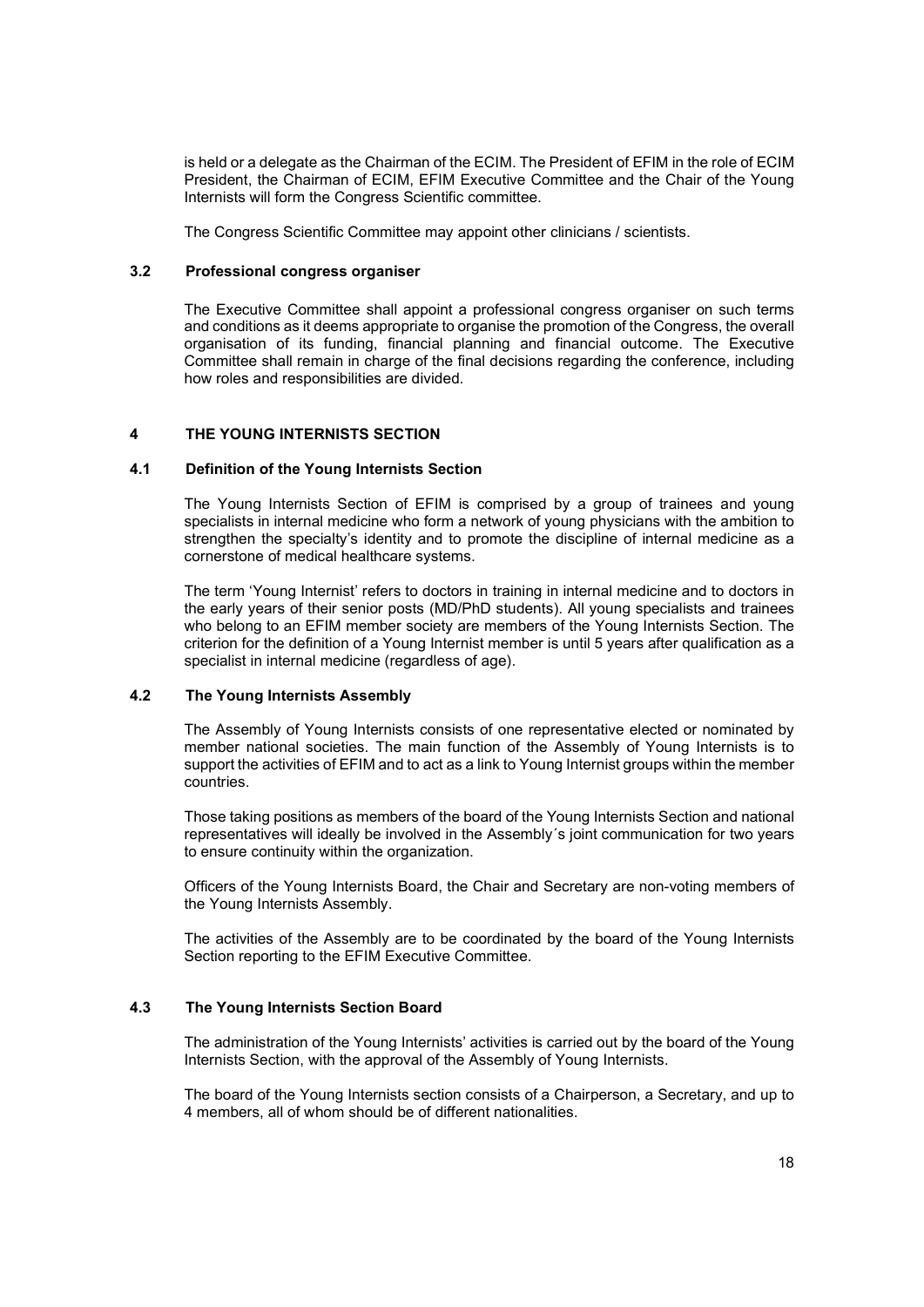The officers of the board are elected by the Assembly for a period of one term of two years. The Chair is elected by the Assembly for a period of one term of two years. Either National Representative or Board Officers can apply as Chair.

The board appoints the Secretary among its members. The Secretary steps down automatically from her/his Office once the term as Board Officer expires.

The Secretary will be responsible for preparing the agenda for the board and the Assembly meetings, recording the minutes of meetings, and reporting back to the EFIM Executive Committee.

The board will allocate specific tasks to each of the section board members depending on the resolutions of the Assembly.

The Young Internists representatives from the Associate members cannot be elected in the Officers position and may not vote for the election of Young Internists officers.

### 5 SUBCOMMITTEES

- 5.1 Subcommittee(s) will be proposed by the Executive Committee and approved by the General Assembly in relation to broad and relevant institutional affairs related to societal activities.
- 5.2 A Subcommittee Chair will be appointed by the Executive Committee and approved by the General Assembly. The Chair will propose to the Executive Committee a maximum of 4 members, preferably selected within different member societies, which will be appointed as Officers. The term of the Chair and the Officers will be 4 years. A new Chair will be appointed by the Executive Committee after the 4-year mandate has been completed.
- 5.3 Transition from WG to Subcommittee: the appointed Chair will propose 2 Officers for the next 4-year mandate. After the two years another 2 officers will be appointed for the next 4 year mandate. In this specific case, there will be an overlap of 2 years among officers that will guarantee the continuity of the projects.
- 5.4 Unless in absence of available candidates, the Executive Committee can re-appoint the current Chair for an additional 2-year mandate. The Subcommittee Chair should present to the Executive Committee a yearly work plan at the end of the year for the next year and a yearly report of what has been achieved.
- 5.5 The objective of the Subcommittee(s) will be to focus on topics which are of broad and strategic interest for the member societies as well as for internal medicine in general.

# 6 WORKING GROUPS

6.1 Working group(s) may be proposed by the Executive Committee members or by any individual physician associated to any of the internal medicine societies, ordinary or associate, members of EFIM.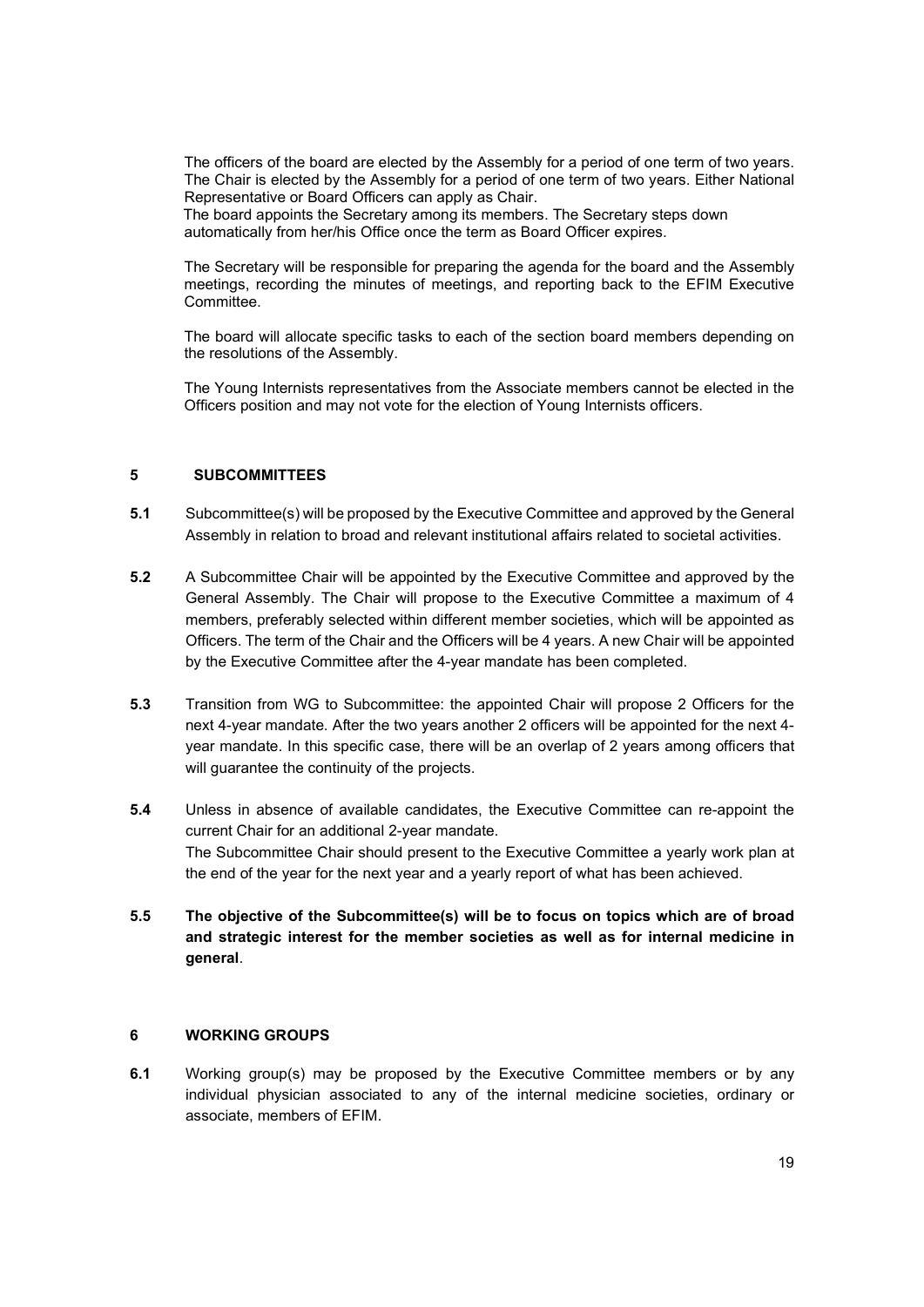- 6.2 A new WG may be created if a minimum of 10 ordinary or associate members' societies have expressed their interest to join the new WG and have indicated their representatives.
- 6.3 EFIM members' societies may appoint a maximum of 2 representatives per society. No member can be representative in multiple WGs unless specifically requested by the national society.
- 6.4 External experts can be accepted in the EFIM WG if they secure their own funding.
- 6.5 The proponent of the WG will become Chair and will define the activities of the WG to be approved by the Executive Committee. The Chair will report to the Executive Committee.
- 6.6 The Chair will stay on-board for a mandate of 3 years. The delegates from the members societies can be re-nominated every 3 years according to the national societies' operational procedures.
- 6.7 The next Chair will be appointed by the majority of the WG members.
- 6.8 Working groups will usually convene at the time of meetings of the General Assembly or during congresses but are encouraged to continue their activities between these meetings with various means of communication, including e-mail or telephone conferencing. Working groups will propose a working plan, including professional, educational or research activities to the Executive Committee for approval.
- 6.9 Activities of the WG can start after discussion and approval of the Executive Committee.
- 6.10 Working groups will provide a written report of their activities for the General Assembly.
- 6.11 The activities of the WG should focus on creating new knowledge in the field of internal medicine or to set standards of clinical care or education in order to raise the awareness of the important role of the specialty. These objectives can be achieved through educational activities such as courses, seminar, and surveys across EFIM members etc. Publications by the WG will comply with the usual rules for authorship, meaning that all authors must have had a relevant role in project design, generation of data and manuscript writing.
- 6.12 If the result of the activities is a position paper, the topic must be pre-approved and extensively discussed with the Executive Committee. The authorship should be predefined according to the expertise of the persons involved. The Chair of the WG should not by default claim the authorship of the publication.
- 6.13 A WG that has not been active for the duration of 2 years may be dissolved upon unilateral decision of the Executive Committee.
- 6.14 President, Past-President, and any Officers of the Executive Committee of EFIM cannot be Chair of a Subcommittee or WG during their terms, while they can be WGs members.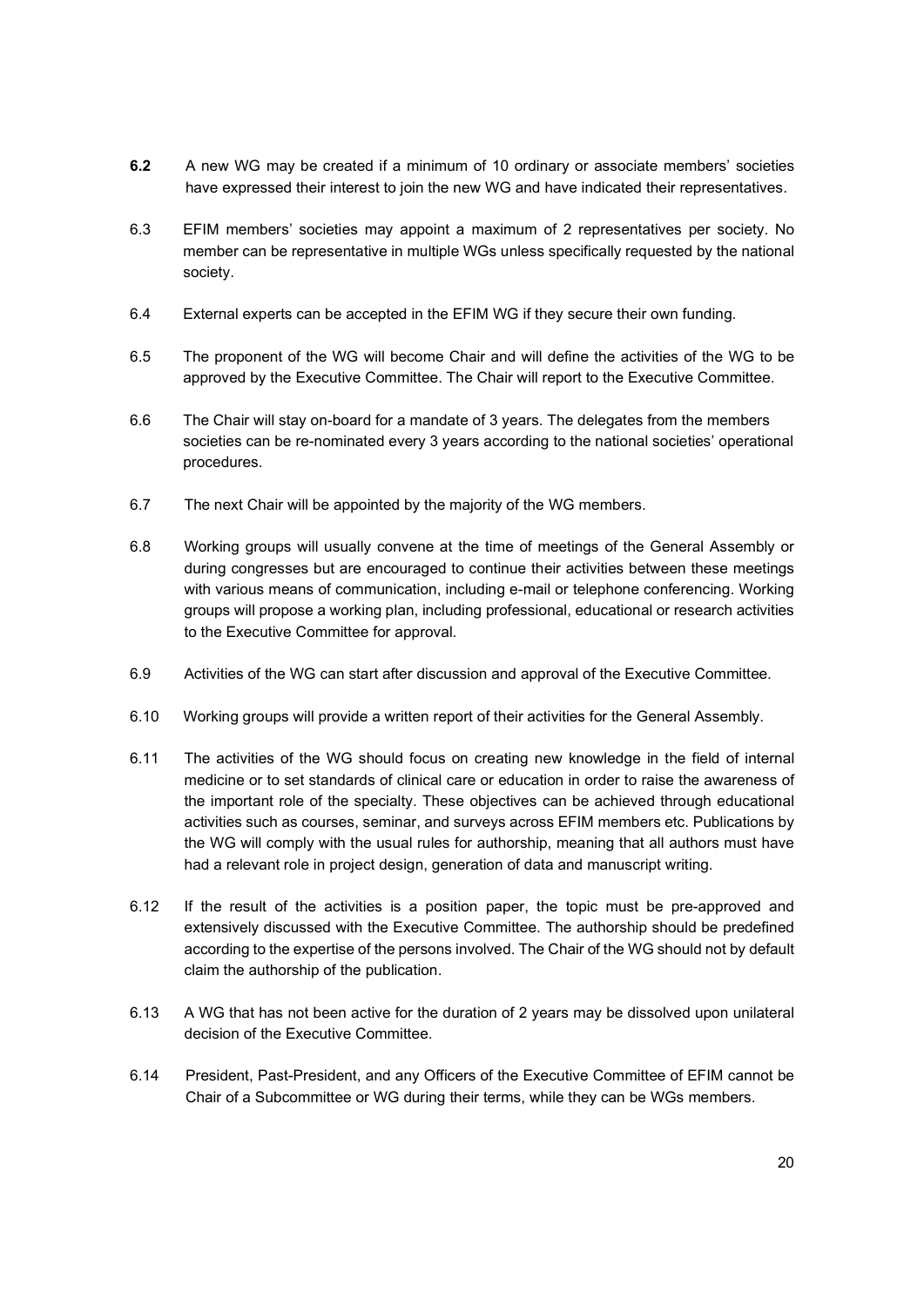# 7 EUROPEAN SCHOOL OF INTERNAL MEDICINE

7.1 The aims of the School are to promote postgraduate education and cultural exchange amongst internists in training between different member countries of the Federation.

# 7.2 Organisation:

- The course will consist of a mixture of seminars, lectures and case presentations. The program will be decided by the director of the school and approved by the EFIM Executive Committee.
- The director of the school will be supported by one or more co-directors, one of whom should be the director of the previous school in order to provide continuity.
- 7.3 Members will be asked to nominate and fund trainees in internal medicine for the meeting.
- 7.4 Members will also agree in principle to nominate and fund one or more members for the Faculty for the school.
- 7.5 Members who proposed to host the school should propose the director of the school.
- 7.6 The director will provide a report and evaluation of the meeting, including a summary of the budget for the Executive Committee and the General Assembly.
- 7.7 The proposal of the school will be selected by the General Assembly for a period of  $2 3$ years depending on the society.

# 8 EUROPEAN JOURNAL OF INTERNAL MEDICINE (EJIM)

- 8.1 EJIM, the European Journal of Internal Medicine is the official journal of the Federation. It is published under the authority of EFIM Executive Committee. The Executive Committee can appoint Publication Committee that liaises with the Editor-in-Chief and the Publisher. The EFIM Publication Committee is composed of two officers within the Executive Committee, the Past President and the Secretary General.
- 8.2 The Editor-in-Chief of the journal will be nominated by the Executive Committee upon a call for application and will approved by the General Assembly. The post is for six years and can be extended by a further two years after approval by the General Assembly.
- 8.3 The responsibilities of the Editor-in-Chief are defined in a specific Editor-in-Chief Agreement established between the Federation and the Editor-in-Chief:

The Editor and the Federation in consultation with the Publisher will jointly select the Associated Editors from a list of candidates proposed by the Editor and the EJIM Publication Committee. These Associate Editors will be from different countries and will qualify as internationally recognized scientists with their main scientific interest in different areas.

The candidates for the Editorial Board will be jointly selected by the Editor and the Executive Committee of the Federation, (and may make recommendations regarding removals), which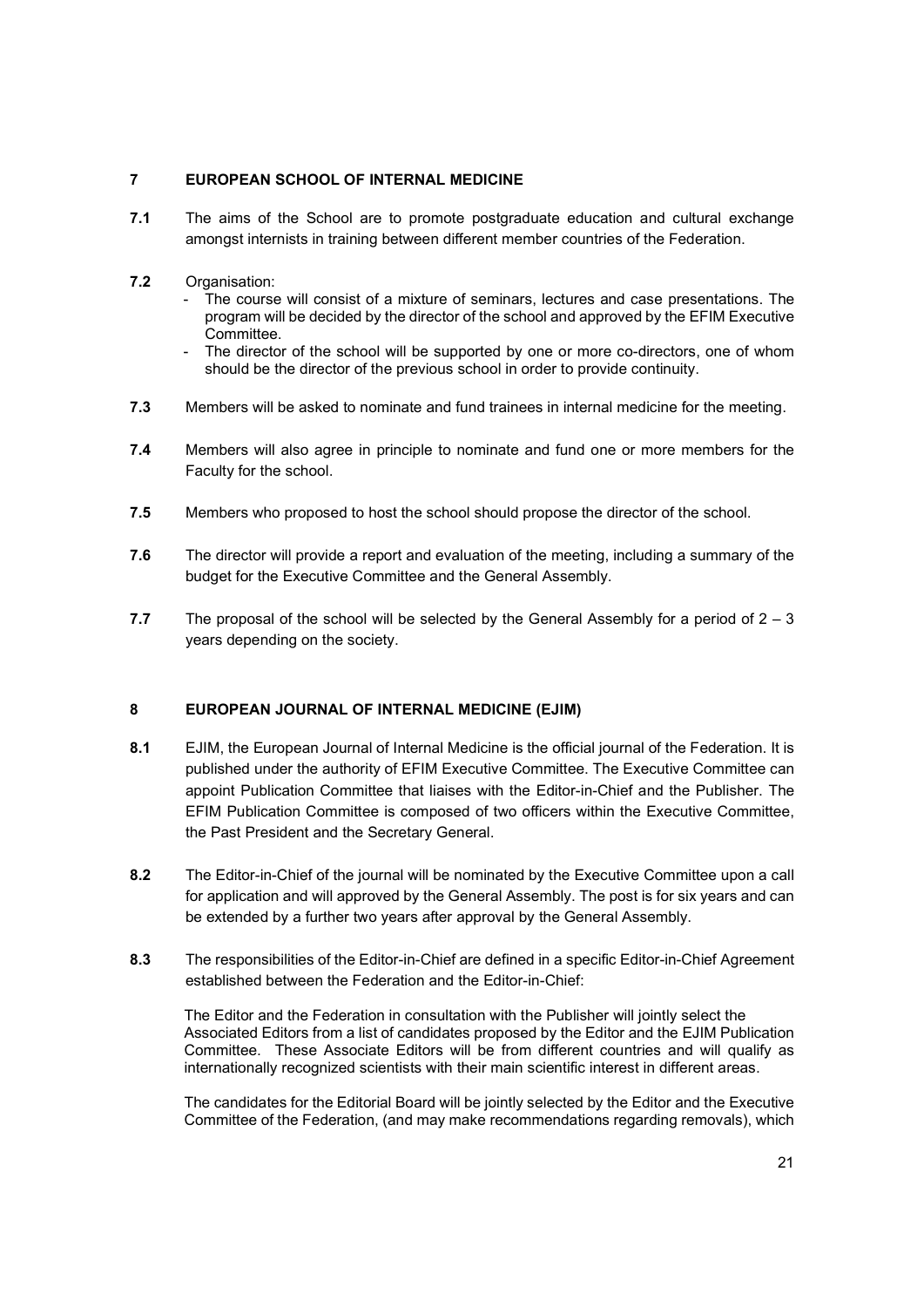candidates may (at the discretion of the Federation) be officially appointed or removed by the Publisher on behalf of the Federation.

The Editor in Chief will report to the EFIM Executive Committee and EFIM General Assembly.

The Editor in Chief can seek the assistance of an editorial office, which shall be approved by the Executive Committee on such terms and conditions as it deems fit.

## 9 EUROPEAN JOURNAL OF CASE REPORTS IN INTERNAL MEDICINE (EJCRIM)

9.1 The European Journal of Case Reports in Internal Medicine is an official journal of the European Federation of Internal Medicine (EFIM). The journal mission is to promote the best medical practice and innovation in the field of acute and general medicine in Europe.

The Editor-in-Chief of the journal will be appointed by the Executive Committee and approved by the General Assembly. The post is for 6 years and can be extended by a further two years after approval by the General Assembly.

9.2 The Editor in Chief will report to the EFIM Executive Committee and EFIM General Assembly.

EFIM Executive Committee can appoint an editorial office, to manage the EJCRIM with a specific agreement between the Federation and the Editorial office on such terms and conditions as it deems fit.

# 10 THE EUROPEAN BOARD OF INTERNAL MEDICINE (EBIM)

 The European Board of Internal Medicine (EBIM) is a joint initiative between the Internal Medicine Section of the UEMS and the European Federation of Internal Medicine (EFIM). It operates as a section of UEMS aisbl. Its internal rules shall be set forth in a document jointly approve by UEMS and EFIM.

# 11 FELLOWS AND FELLOWSHIP (FEFIM)

The main purpose of creating the Fellowship is to provide the Federation with a cadre whose responsibility is to uphold and expand the professional aspects of the Federation, and to help integrate the various national activities in internal medicine into the European scene. A Fellow should have distinguished himself or herself individually in the clinical, educational, or professional aspects of internal medicine.

The selection as a Fellow of the European Federation of Internal Medicine (EFIM) is based on significant personal achievements in the field of internal medicine.

The fellowship diploma is presented to new Fellows of the Federation during the annual Congress.

#### Candidacy EFIM Fellow:

- The fellow works in a country that is an ordinary or associate member of EFIM.
- The fellow has been practising for more than 3 years.